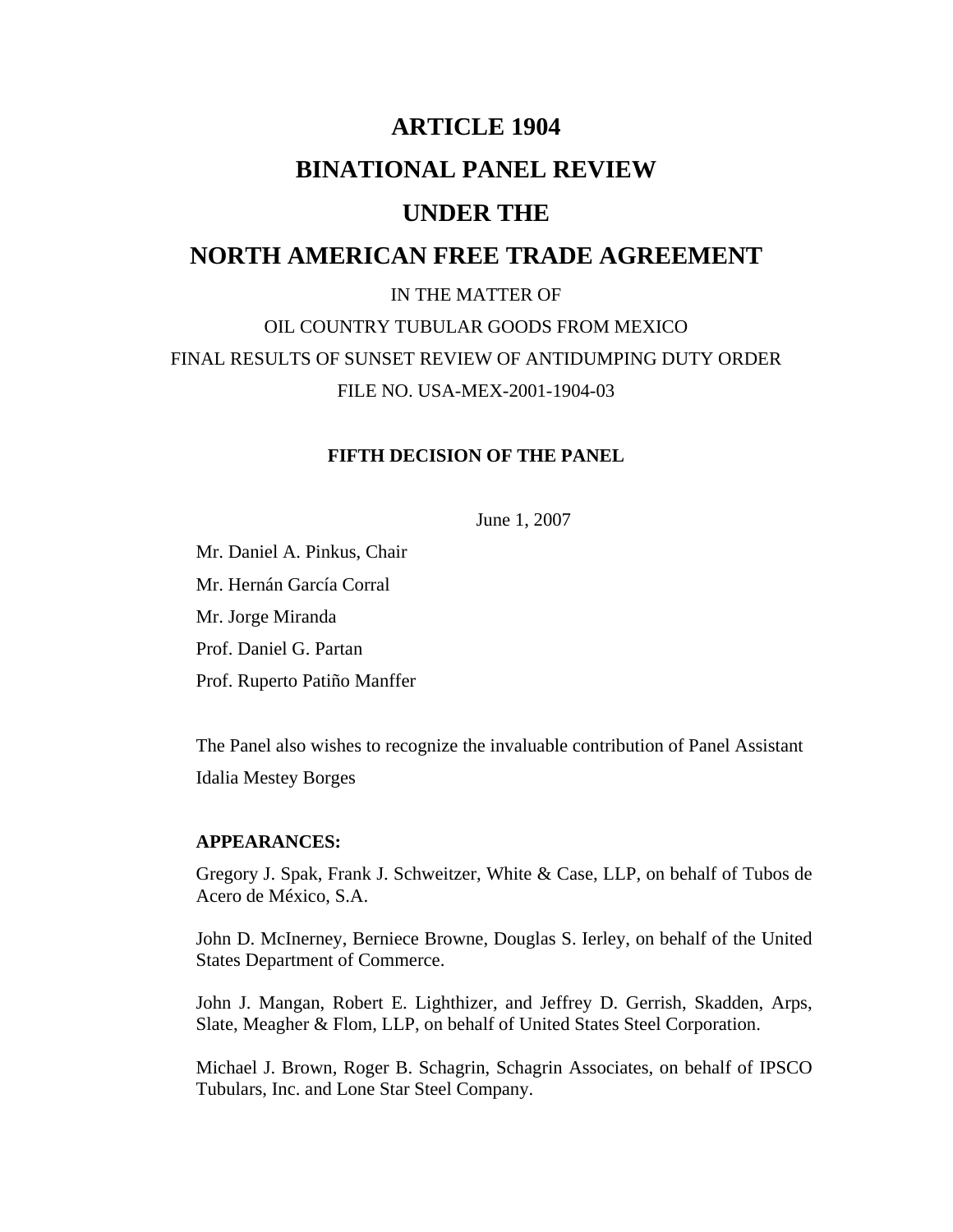#### **I. HISTORY**

 $\overline{a}$ 

 For the fifth time since 2001, and after having issued four Decisions, this Panel has been asked to review the final results of the five-year review ("sunset review") by the Department of Commerce ("Commerce," "the Department," or "the Investigating Authority") of the antidumping duty order on Oil Country Tubular Goods ("OCTG") from Mexico. The Investigating Authority determined that "… the revocation of the antidumping order on OCTG from Mexico would be likely to lead to continuation or recurrence of dumping" at the margin of 21.70 percent *ad valorem*. The sunset review, published on March 9, 2000,<sup>[1](#page-1-0)</sup> was the result of an antidumping investigation that was initiated on July [2](#page-1-1)0, 1994. $^2$ 

 The Department initiated its investigation on July 20, 1994, and published its final determination of sales at less than fair value on June 28, 1995.<sup>[3](#page-1-2)</sup> Commerce found a weighted-average margin of 23.79 percent *ad valorem*. The 23.79 percent margin was calculated with the use of the "best information available" ("BIA") based upon the Department's use of financial statements which TAMSA felt did not accurately reflect its costs. TAMSA challenged Commerce's use of these figures before a different NAFTA Binational Panel, which sustained the Department's determination.<sup>[4](#page-1-3)</sup> However, as a result of the Panel's remand to the Department on other issues, the dumping margin was reduced from 23.79 percent to 21.70 percent *ad valorem*.

 During the first year following the finding of sales at less than fair value, TAMSA did not ship OCTG to the United States. However, thereafter TAMSA did ship OCTG and requested an administrative review for the second period (Aug. 1, 1996 – Jul. 31,

<span id="page-1-0"></span><sup>1</sup> *Oil Country Tubular Goods from Mexico: Final Results of Sunset Review of Antidumping Order*, 66 Fed. Reg. 14131 (Mar. 9, 2001).

<span id="page-1-1"></span><sup>2</sup> *Initiation of Antidumping Duty Investigations: Oil Country Tubular Goods from Argentina, Austria, Italy, Japan, Korea, Mexico, and Spain, 59 Fed. Reg. 37962 (Jul. 20, 1994).*<br><sup>3</sup> *Final Determination of Sales at Less Than Fair Value: Oil Country Tubular Goods from Mexico, 60 Fed.* 

<span id="page-1-2"></span>Reg. 33567 (Jun. 28, 1995).

<span id="page-1-3"></span><sup>4</sup> *In the Matter of Oil Country Tubular Goods from Mexico*, USA-95-1904-04 (Jul. 31, 1996).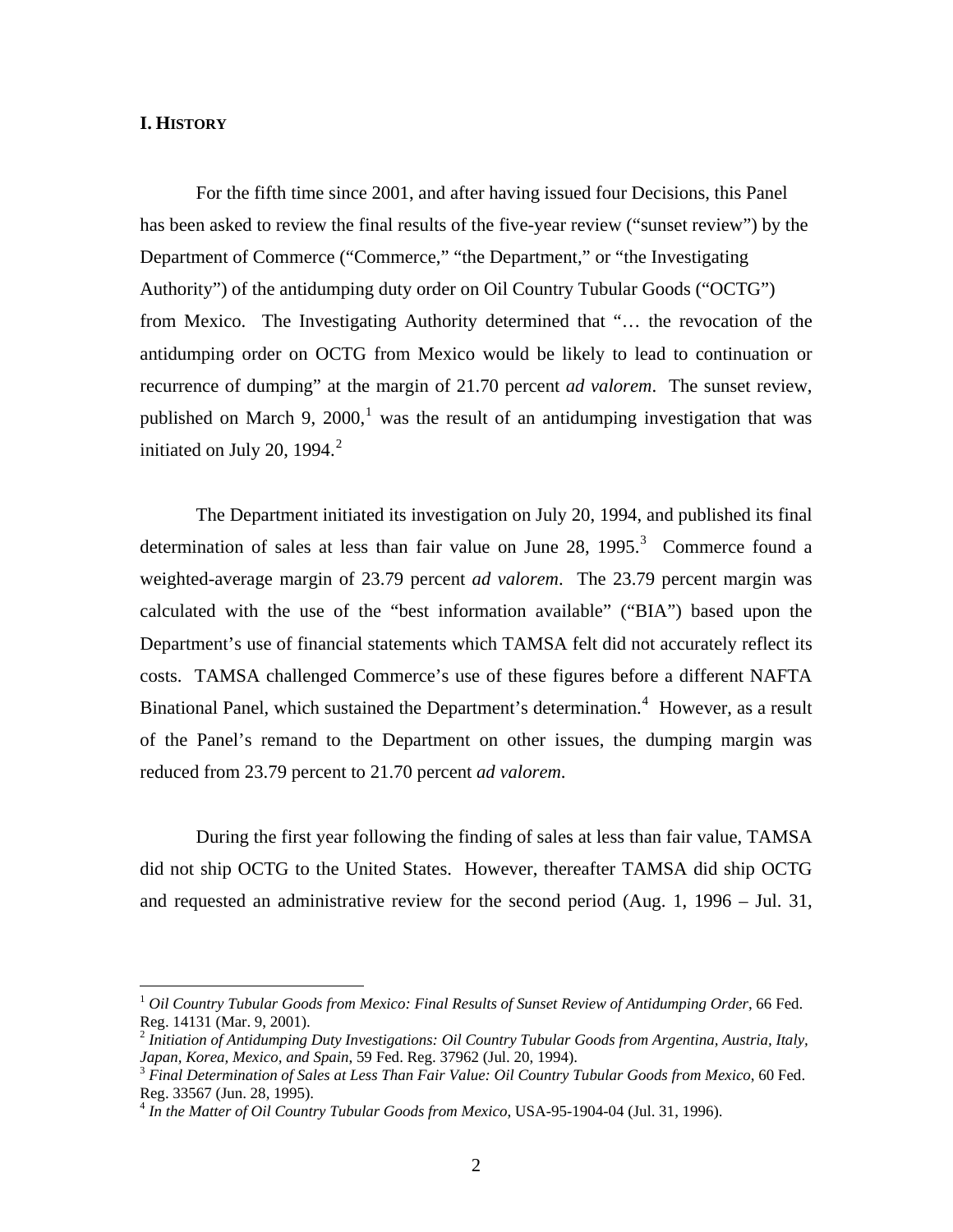1997), which resulted in a zero percent dumping margin.<sup>[5](#page-2-0)</sup> Administrative reviews for the two subsequent years led to the same result for TAMSA: *i.e.*, a zero percent margin.<sup>[6](#page-2-1)</sup>

#### **A. FIVE-YEAR SUNSET REVIEW**

 The Investigating Authority commenced its five-year automatic sunset review, the determination at issue in this Panel Review, on June 16, 2000.<sup>[7](#page-2-2)</sup> Following Preliminary Results of the Review on October 30, 2000, it published its Notice of Final Results on March 9, 2001. $8$  Commerce found that the revocation of the antidumping order would be likely to lead to the continuation or recurrence of dumping at the rate of 21.70 percent. The Notice incorporated by reference a Decision Memorandum dated February 26, 2001 from Jeffrey A. May, Director, Office of Policy, Import Administration, to Bernard Carreu, fulfilling the duties of Assistant Secretary for Import Administration, Department of Commerce, which contains the Department's rationale for the Final Results.<sup>[9](#page-2-4)</sup> This Panel was constituted later that same year.

#### **B. TAMSA'S INITIAL CHALLENGE**

 $\overline{a}$ 

 In its initial challenge to the Determination, TAMSA asserted that Commerce had relied solely upon the presumption arising from the decrease in export volume observed after the order. It was TAMSA's position that the Department had improperly refused to consider the "other factors" that TAMSA had brought to the Department's attention, which factors outweighed the effect of the presumption. These "other factors," TAMSA asserted, formed the factual basis for the original dumping finding, but were no longer likely events. Specifically, the factors were the simultaneous (1) massive Mexican peso

<span id="page-2-0"></span><sup>5</sup> *Oil Country Tubular Goods from Mexico: Final Results of Antidumping Administrative Review*, 64 Fed. Reg. 13962 (Mar. 23, 1999).

<span id="page-2-1"></span><sup>6</sup> *Oil Country Tubular Goods from Mexico: Final Results of Antidumping Administrative Review*, 65 Fed. Reg. 1593 (Jan. 11, 2000) and 66 Fed. Reg. 15832 (Mar. 21, 2001).

<span id="page-2-3"></span><span id="page-2-2"></span><sup>&</sup>lt;sup>7</sup> Notice of Initiation of Five-Year ("Sunset") Reviews, 65 Fed. Reg. 41053 (Jul. 3, 2000).<br><sup>8</sup> Oil Country Tubular Goods from Mexico: Final Results of Sunset Review of Antidumping Order, 66 Fed. Reg. 14131 (Mar. 9, 2001).

<span id="page-2-4"></span><sup>9</sup> *Issues and Decision Memorandum for the Full Sunset Review of The Antidumping Duty Order on Oil Country Tubular Goods from Mexico: Final Results*, 66 Fed. Reg. 14131 (Mar. 9, 2001).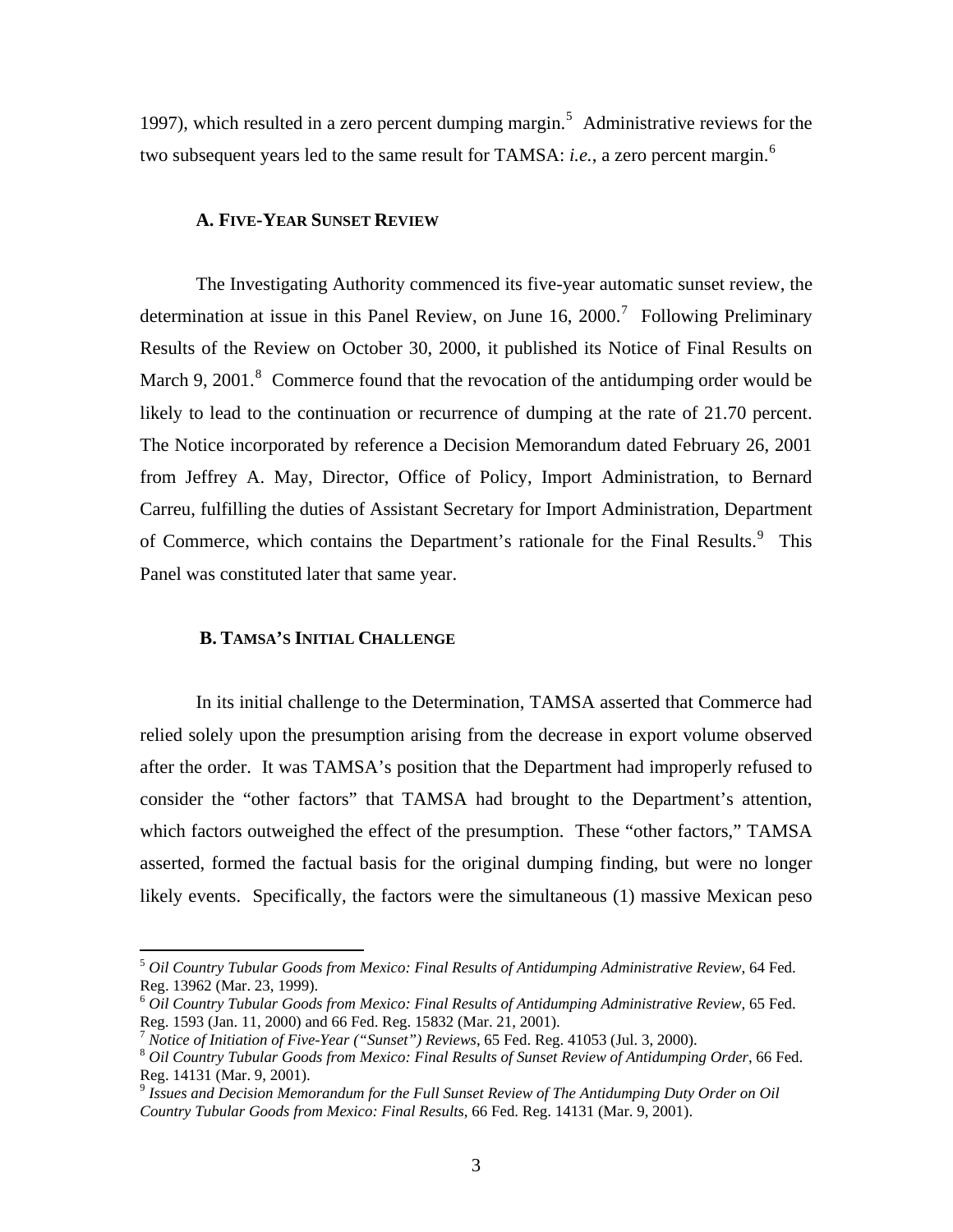devaluation and (2) TAMSA's considerable hard-currency (US dollar denominated) debt. According to TAMSA, the due consideration of these factors in the sunset review would overcome the presumption in favor of likelihood of dumping that the Department determined to have resulted from the decrease in TAMSA's post-order exports.

#### **C. 2004 HEARING AND PANEL'S FIRST DECISION**

 In its First Decision, issued on February 11, 2005, following a 2004 hearing, the Panel rejected the Department's contention that TAMSA had failed to properly bring these factors to the attention of the Department. Not only had TAMSA made reference to the "other factors," but it had indicated why it considered them relevant to the likelihood determination. Furthermore, the Department already had pertinent evidence in the record. The Panel therefore ordered the Department to consider the relevance and effect of the "other factors" to the Department's likelihood determination. It specifically asked the Department to explain its reasoning in the event it determined the "other factors" to be irrelevant.

#### **D. FIRST DEPARTMENT REDETERMINATION**

 However, in its First Redetermination issued on May 13, 2005, even though the Department appeared to have accepted that TAMSA had shown "good cause" for consideration of the "other factors," it failed to provide a reasoned analysis in support of its interpretation of the role played by the pre- and post-order levels of TAMSA's hard currency debt. It also reconstructed its affirmative likelihood determination by supporting it with another Mexican importer's, Hylsa, S.A. de C.V. ("Hylsa"), dumped sales during the review period.

# **E. SECOND PANEL DECISION**

 Therefore, in its Second Decision issued on February 8, 2006, the Panel directed the Department to determine whether the decrease in the magnitude of TAMSA's foreign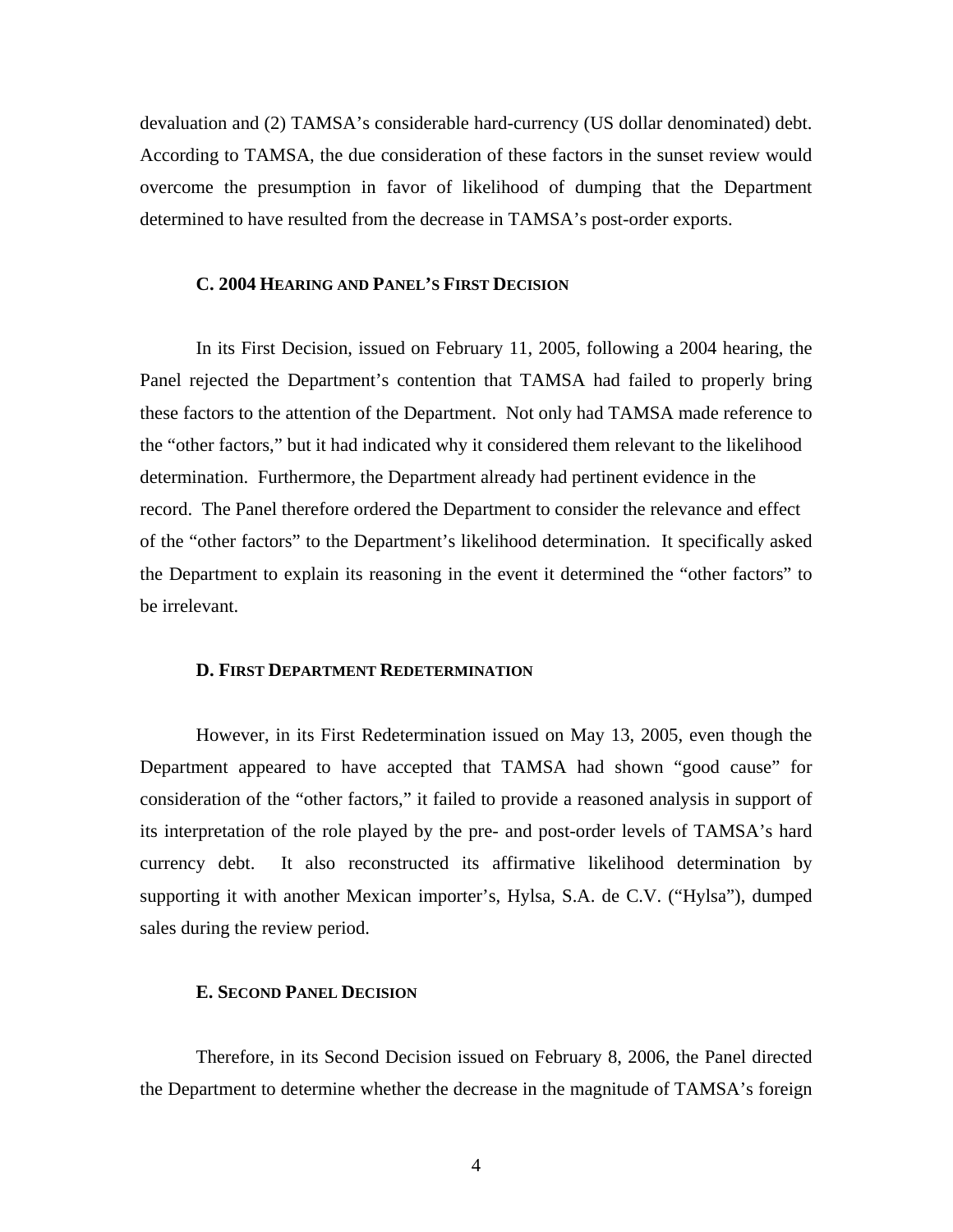currency denominated debt in the sunset review period outweighed the "likelihood" presumption that the Department asserted resulted from the decrease in TAMSA's postorder export volumes. The Panel specifically asked the Department to explain its reasoning in the event it determined that the lower level of foreign currency denominated debt did not outweigh the "likelihood" presumption. The Panel also rejected the Department's reconstruction of its Determination. Hylsa is not a party to these proceedings, and the record of the issues raised with respect to dumping by Hylsa is not included in the administrative record for the present case.

# **F. SECOND DEPARTMENT REDETERMINATION**

 Commerce responded by issuing a Second Redetermination on March 16, 2006, in which it avoided considering the decrease in TAMSA's foreign currency denominated debt during the sunset review period by creating and considering a hypothetical financial expense ratio instead of considering the uncontested actual financial expense ratio established in the record.<sup>[10](#page-4-0)</sup>

#### **G. THIRD PANEL DECISION**

 $\overline{a}$ 

 In its third Decision issued on July 28, 2006, the Panel found that use of a hypothetical financial expense ratio constituted an unreasonable methodology. Accordingly, the Panel again directed the Department to reconsider its likelihood determination and explain why TAMSA's high financial expense ratio is likely to recur in the future, considering the decrease in TAMSA's foreign currency debt during the sunset review period as evidenced by the actual financial expense ratio established in the record of this proceeding.

<span id="page-4-0"></span><sup>&</sup>lt;sup>10</sup> The term "financial expense ratio" in the context of this case is an expression of the financial burden resulting from the combination of the peso devaluations and the resultant dollar denominated debt service losses.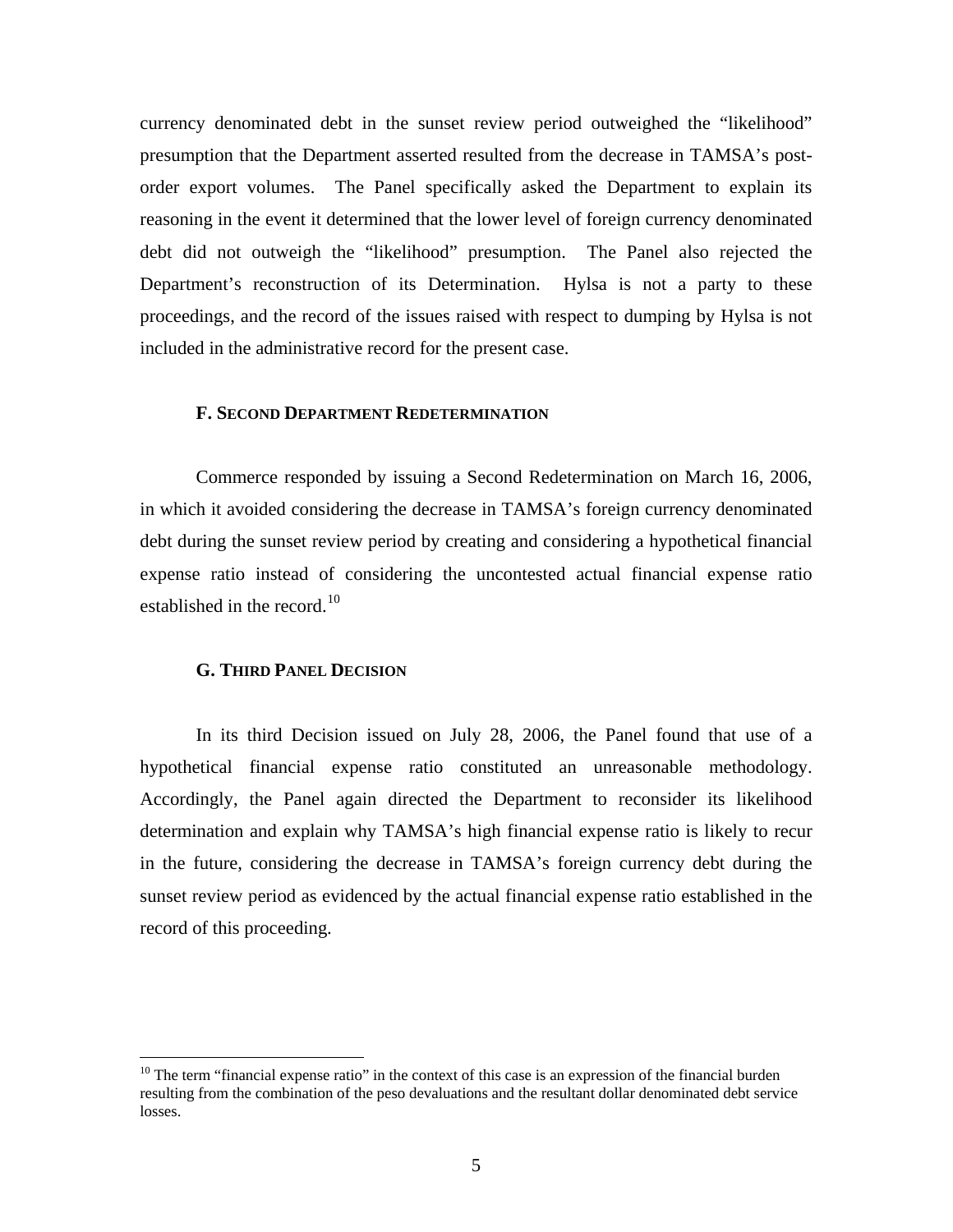#### **H. THIRD DEPARTMENT REDETERMINATION**

 In its Third Redetermination issued on August 17, 2006, Commerce again evaded conducting a proper analysis and instead unreasonably changed its methodology so as to better suit its conclusion. Commerce failed to measure the effect of the decline in TAMSA's financial expense ratio on its likelihood determination by creating yet another hypothetical financial expense ratio and then asserting that the financial expense ratio was irrelevant to its likelihood determination. The Department supported its Third Redetermination with arguments it did not make in support of its original Determination, and gave no weight to the zero margins which it calculated during the review period, margins which may have predictive value.

#### **I. FOURTH PANEL DECISION**

 In its fourth Decision issued on January 17, 2007, the Panel denied TAMSA's repeated request that it order the Department to enter a negative likelihood determination, but warned the Department that it would not affirm a Fourth Redetermination that was not supported by the record and continued to rely on evidence previously held to be insufficient by the Panel.

 The Panel directed the Department to reconsider its likelihood determination and either issue a determination of no likelihood, or to give a reasoned analysis to support the conclusion that TAMSA's dumping is likely to continue or recur upon revocation of the antidumping duty order. The Department was also directed to explain in detail why the elimination of TAMSA's foreign debt does not outweigh the likelihood presumption derived from the post-order reduction of TAMSA's exports in the event that the Department reissued a likelihood determination. In so doing, the Department was to utilize the actual financial expense ratio established in the record of this proceeding.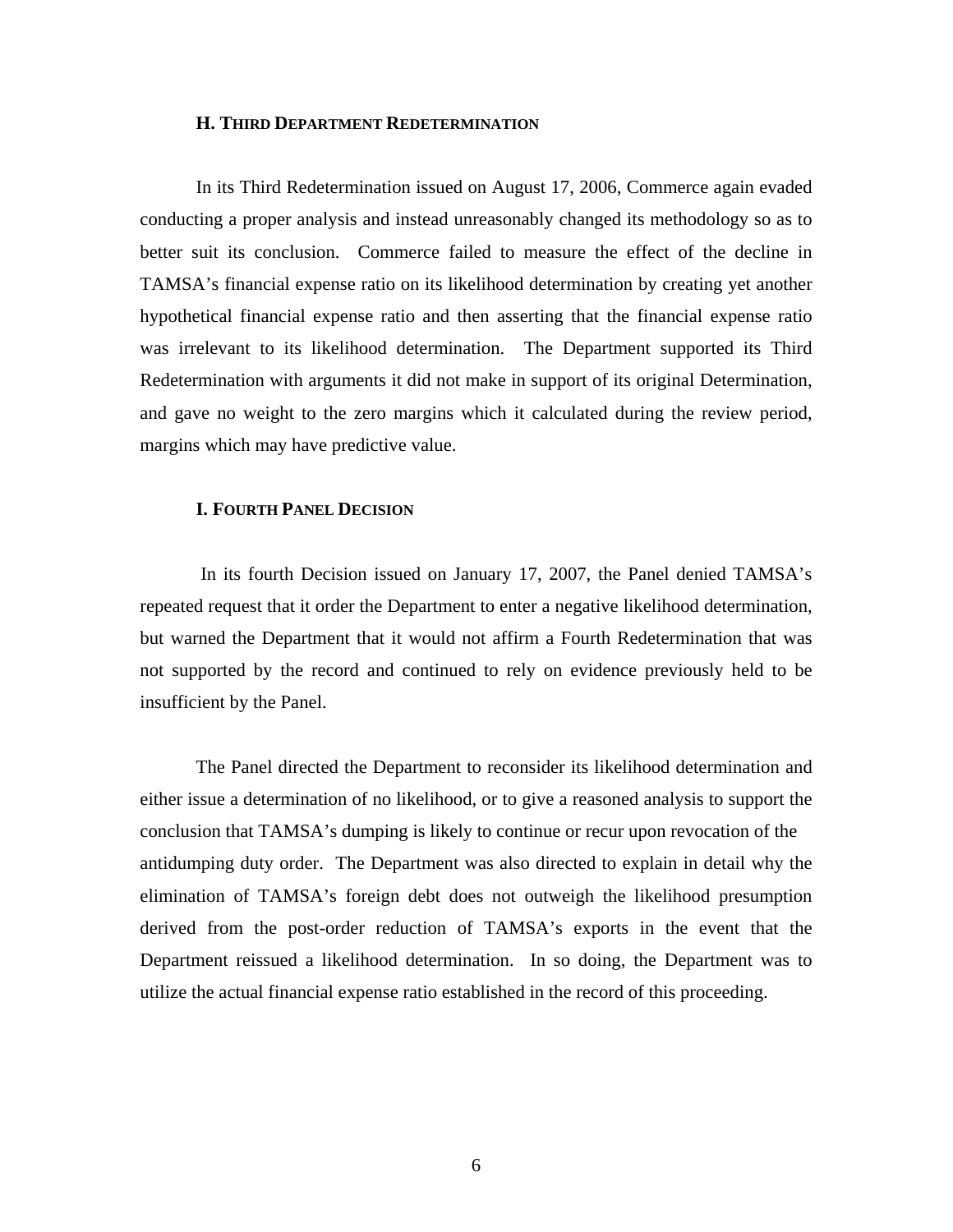Finally, the Panel directed the Department to provide an explanation supported by sunset review law indicating why TAMSA's zero margin calculations have no predictive value.

#### **J. FOURTH DEPARTMENT REDETERMINATION**

 In its Fourth Redetermination issued on February 6, 2007, the Department once again found that revocation of the Order would likely lead to a continuation or recurrence of dumping. The Department's Fourth Redetermination is discussed in Section III of this fifth Panel Decision.

#### **II. THE RELEVANT LAW**

 $\overline{a}$ 

# **A. THE PANEL'S JURISDICTION AND STANDARD OF REVIEW[11](#page-6-0)**

 The authority of this Panel flows from NAFTA Chapter 19. Chapter 19 Article 1904.1 provides that "each Party shall replace judicial review of final antidumping and countervailing duty determinations with binational panel review." Article 1904.2 requires that a panel apply the "statutes, legislative history, regulations, administrative practice and judicial precedents" upon which a court of the importing country (in this case, the United States) would rely in reviewing a final determination of the investigating authority. Article 1907 (1) calls for the panel to review expeditiously the final determination to determine whether it conforms with the antidumping or countervailing duty law of the country that made the determination. *See also* 66 Fed. Reg. 22215-02, 2001 WL 458836 (F.R.). The standard of review to be applied by such a court (in this case, the U.S. Court of International Trade ("CIT")) is set forth in  $\S516a(b)(1)(B)(i)$  of the *Tariff Act of*  $1930$ ,<sup>[12](#page-6-1)</sup> as amended, codified at 19 U.S. Code §1516a(b)(1)(B)(i), which requires that the reviewing court "shall hold unlawful any determination, finding, or conclusion, found … to be unsupported by substantial evidence on the record, or

<span id="page-6-1"></span><span id="page-6-0"></span><sup>&</sup>lt;sup>11</sup> This subsection is largely drawn from all four prior Panel Decisions.<br><sup>12</sup> Hereinafter references to provisions of the *Tariff Act of 1930*, as amended, are cited to the codification of the statutory provisions in Title 19 of the United States Code.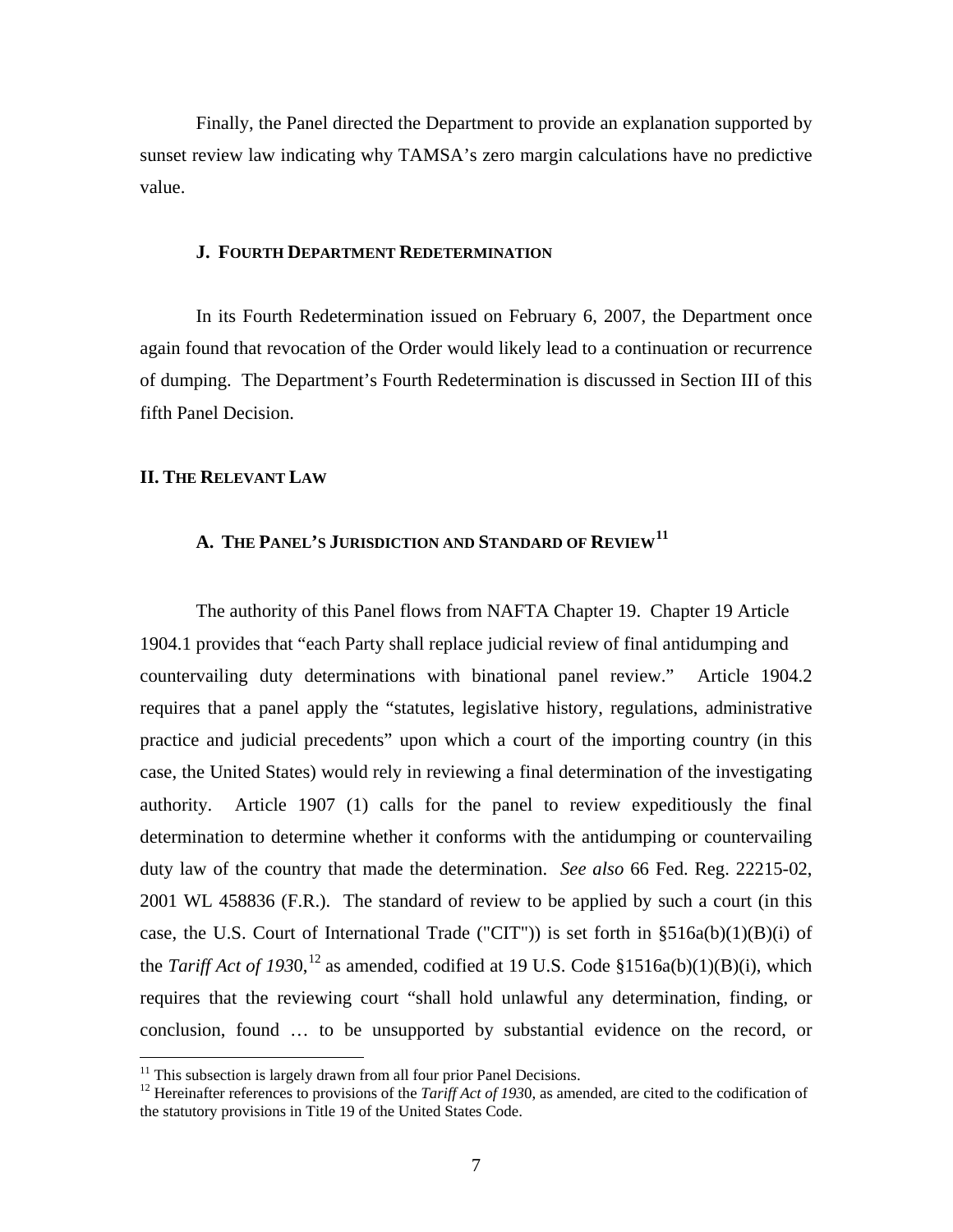otherwise not in accordance with law." Substantial evidence is relevant evidence that "a reasonable mind might accept as adequate to support a conclusion." *Consolidated Elison Co. v. NLRB*, 305 U.S. 197, 229 (1938). Under this standard, the reviewing court (in this case, the Panel) does not engage in *de novo* review, and restricts its review to the administrative record.

 In reviewing the interpretation of statutes, the Panel follows the two-stage approach set forth by the Supreme Court in *Chevron, U.S.A., Inc. v. Natural Resources Defense Council In*c., 467 U.S. 837 (1984). When reviewing an agency's construction of a statute that the agency administers, the Panel is confronted with two questions:

 [First,] ... whether Congress has directly spoken to the precise question at issue. If the intent of Congress is clear, that is the end of the matter; for the [Panel], as well as the agency, must give effect to the unambiguously expressed intent of Congress. If, however, the [Panel] determines that Congress has not directly addressed the precise question at issue, the [Panel] does not simply impose its own construction on the statute, as would be necessary in the absence of an administrative interpretation. Rather, if the statute is silent or ambiguous with respect to a specific issue, the question for the [Panel] is whether the agency's interpretation is based upon a permissible construction of the statute. [*Chevron, U.S.A., Inc.* at 842-43.]

 An agency's statutory interpretation is to be upheld if it is "sufficiently reasonable" even if it is not "the only reasonable construction or the one the court would adopt had the question initially arisen in a judicial proceeding." *American Lamb Co. v. United States,* 785 F.2d 994, 1001 (Fed. Cir. 1986). The U.S. Court of Appeals for the Federal Circuit has held that Commerce's statutory interpretations enunciated in an administrative determination are "entitled to deference under *Chevro*n." *Pesquera Mares Australes Ltda. v. United States,* 266 F.3d 1372, 1382 (Fed. Cir. 2001). And the Department's regulations, adopted pursuant to notice and comment rulemaking are also entitled to a high level of deference. *See Koyo Seiko Co. v. United States,* 258 F.3d 1340,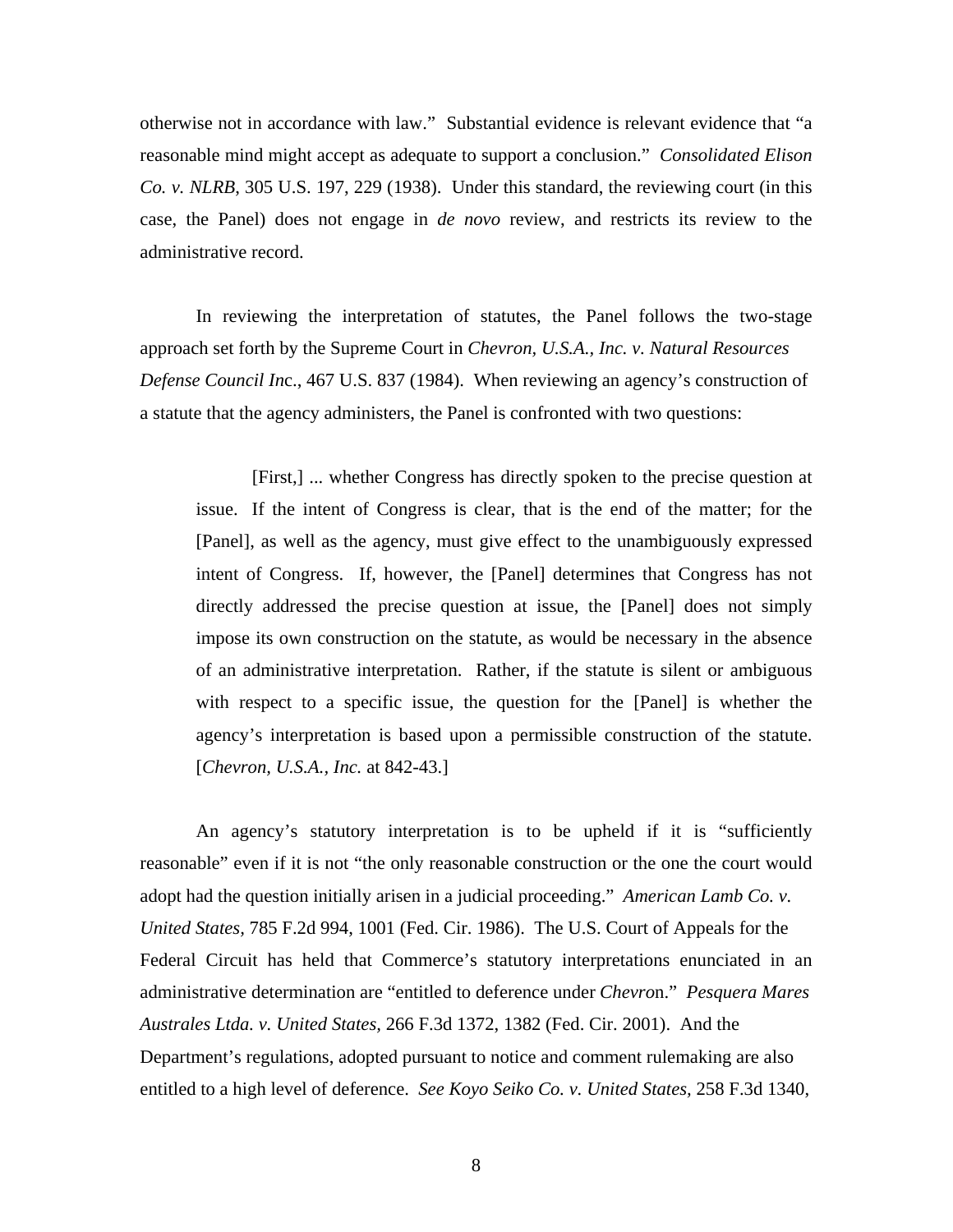1347 (Fed. Cir. 2001). Nonetheless, a panel must "assure that the agency has given reasoned consideration to all the material facts and issues" and that the agency has explained how its legal conclusions follow from the facts in the record. *Greater Boston Television Corp. v. FCC,* 444 F.2d 841, 851 (D.C. Cir. 1970), *cert. denie*d, 403 U.S. 923 (1971). The agency must "examine the relevant data and articulate a satisfactory explanation for its action including a rational connection between the facts found and the choices made." *Avesta AB v. United State*s, 724 F.Supp. 974, 978 (CIT 1989) *(quoting Motor Vehicle Mfrs. Ass'n v. State Farm Mut. Auto Ins. Co*., 463 U.S. 29, 43 (1983)), *aff'*d, 914 F.2d 233 (Fed. Cir. 1990), *cert. denie*d, 403 U.S. 1308 (1991). In addition, when an agency does need to fill in gaps in a statute, it must act consistently with the underlying purpose of the law it is charged with administering. A reviewing panel must "reject administrative constructions, whether reached by adjudication or by rulemaking, that are inconsistent with the statutory mandate or that frustrate the policy Congress sought to implement." *Hoescht Aktiengesellschaft v. Quig*g, 917 F.2d 522 (Fed. Cir. 1990) *(quoting Ethicon Inc. v. Quig*g, 849 U.S. 1422, 1425 (Fed. Cir. 1988) and *FEC v. Democratic Senatorial Campaign Comm*., 454 U.S. 27, 32 (1981)). Finally, the reviewing court has the power to define the parameters as to what an administrative agency is to consider in a particular remand. *See Chung Ling Co., Ltd. v. United State*s, 829 F. Supp. 1353, 1358 (Ct. Int'l. Trade 1993). The agency has "no power or authority" to deviate from a court's remand order. *See in re Wella A.G*., 858 F.2d 725, 728 (Fed. Cir. 1988) *citing Briggs v. Pennsylvania R.R*., 334 U.S. 304, 306 (1948); *Federal Power Comm'n v. Pacific Co*., 307 U.S. 156, 160 (1939)).

The Federal Circuit and the CIT have begun to delineate the limits of the authority granted by 19 U.S.C.  $\S$  1516a(b)(1)(B) to reviewing courts to order the Investigating Authority to issue negative determinations. After declaring that "[u]nder  $[19 \text{ U.S.C. } § 1516a(b)(1)(B)],$  the Court of International Trade must reverse any determination, finding or conclusion found to be 'unsupported by substantial evidence on the record,'" the Federal Circuit stated that "[i]t may well be that the trade court may be faced with a … determination that is unsupported by substantial evidence, and for which a remand would be 'futile.'" *Zenith Elec. Corp. v. United States*, 99 F.3d 1576, 1580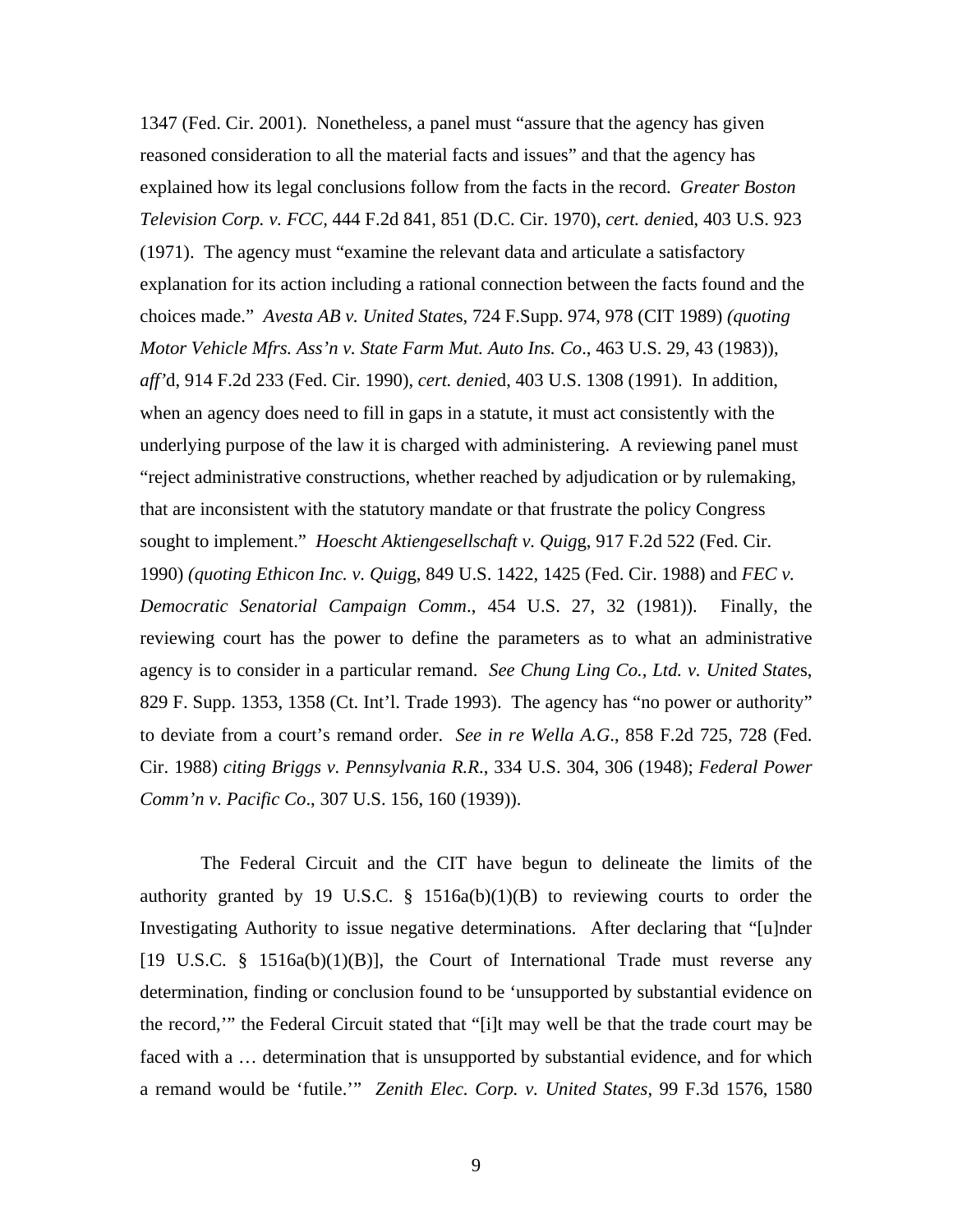(Fed.Cir. 1996), *quoting Nippon Steel Corp. v. United States*, 458 F.3d 1345, 1349 (Aug. 10, 2006).

In *Nippon Steel Corp.*, the Federal Circuit decided that the agency's record contained substantial evidence to support the International Trade Commission's injury determination even though the CIT had previously ordered a negative material injury determination. *Id.* The Federal Circuit stated that "[s]o long as there is adequate basis in support of the Commission's choice of evidentiary weight, the Court of International Trade, and this court, reviewing under the substantial evidence standard, must defer to the Commission." *Id.* But at the same time the Court made clear that in cases where there is not substantial evidence in the record to support an agency determination, remanding would be a futile attempt to get the agency to issue a negative determination. *Id.*

 The CIT has further found that in cases where the result would generally be the same whether the Court orders Commerce to produce a determination consistent with the opinion or directs Commerce to issue a negative determination, "granting a request to remand the case and order Commerce to take action consistent with the Court's opinion would [be] 'an idle and useless formality.'" *NTN Bearing Corp. of Am. v. United States*, 132 F.Supp.2d 1102, 1105 (CIT 2001), *citing NLRB v. Wyman-Gordon Co.*, 394 U.S. 759, 766-67 n. 89 (1969). In *NTN Bearing Corp. of Am.*, Commerce undertook a dutyabsorption inquiry for which it had no statutory authority. *NTN Bearing Corp. of Am.* at 1105. Upon remand the CIT ruled:

[T]he only action that Commerce could [have taken] in order to remain within the bounds of the Court's interpretation of the law would [have been] to annul the findings and conclusions made pursuant to Commerce's erroneous interpretation of the law... [T]he result would have generally been the same whether the Court ordered Commerce to annul its findings or, more generally, ordered Commerce to produce a determination consistent with the opinion. Since the Court had already declared Commerce's interpretation of the law as improper, and there was no additional fact-finding to be done nor any discretionary action to be taken by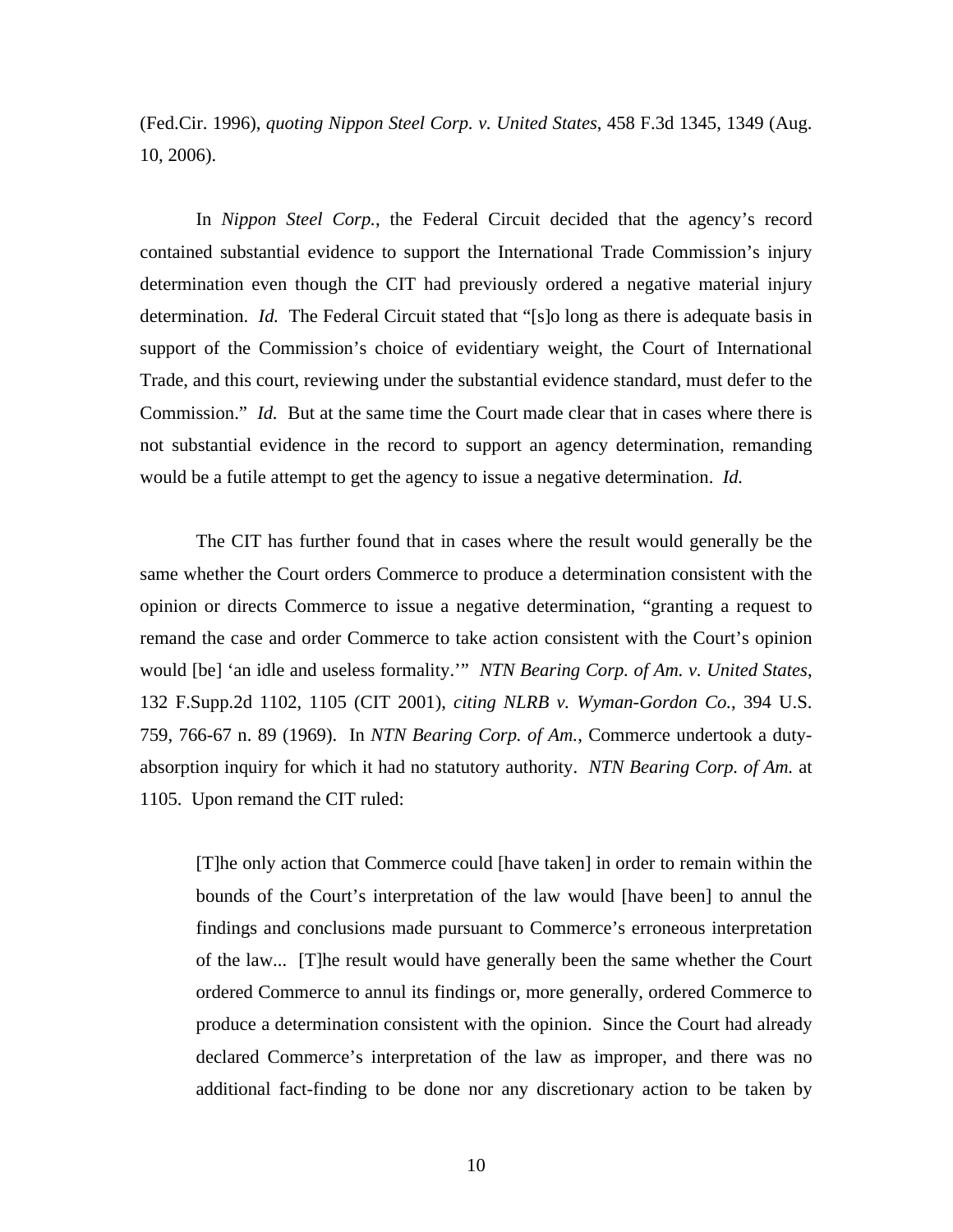Commerce, granting a request to remand the case and order Commerce to take action consistent with the Court's opinion [would be] 'an idle and useless formality' by the Court. [*Id*., *citing NLRB v. Wyman-Gordon Co.*, 394 U.S. 759, 766-67 n. 89 (1969).]

 Although not a direct precedent for the present proceeding, a NAFTA Chapter 19 Extraordinary Challenge Committee has upheld the NAFTA Binational Panel decision named *In the Matter of Certain Softwood Lumber Products from Canada: Final Affirmative Threat of Injury Determination*, No. USA-CDA-2002-1904-07 (Aug. 31, 2004) (hereinafter *"Softwood Lumber Injury"*), which directed the International Trade Commission ("ITC") to issue a negative threat of injury determination. *See In the Matter of Certain Softwood Lumber Products from Canada: Opinion and Order of the*  Extraordinary Challenge Committee, ECC-2004-1904-01 USA (Aug. 10, 2005).<sup>[13](#page-10-0)</sup>

In *Softwood Lumber Injury*, the NAFTA Panel realized it would be futile to remand the ITC's affirmative threat of injury determination to the ITC for a third time because (1) the record could not support an affirmative threat determination, and (2) the ITC had demonstrated an unwillingness to respect the panel's Chapter 19 review authority by issuing affirmative remand determinations that continued to rely on evidence that the panel had already held to be insufficient. *Softwood Lumber Injury* at 3-4. The Panel found that remanding the case once more would have been an "idle and useless formality." *Id.* at 4, *citing NLRB v. Wyman-Gordon Co.*, 394 U.S. 759, 766-67 n. 89 (1969). The Extraordinary Challenge Committee, ECC-2004-1904-01 USA, ¶¶ 122-23 (2005), explained its decision as follows:

[A NAFTA] panel's power is similar to that of the CIT, which like other courts performing judicial review functions is *normally* limited to remanding an administrative agency's decision for reconsideration in a manner not inconsistent

<span id="page-10-0"></span><sup>13</sup> *See also* the Binational Panel Decision: *In the Matter of Certain Softwood Lumber Products from Canada: Final Affirmative Threat of Injury Determination ("Softwood Lumber Injury")*, No. USA-CDA-2002-1904-07 (Aug. 31, 2004).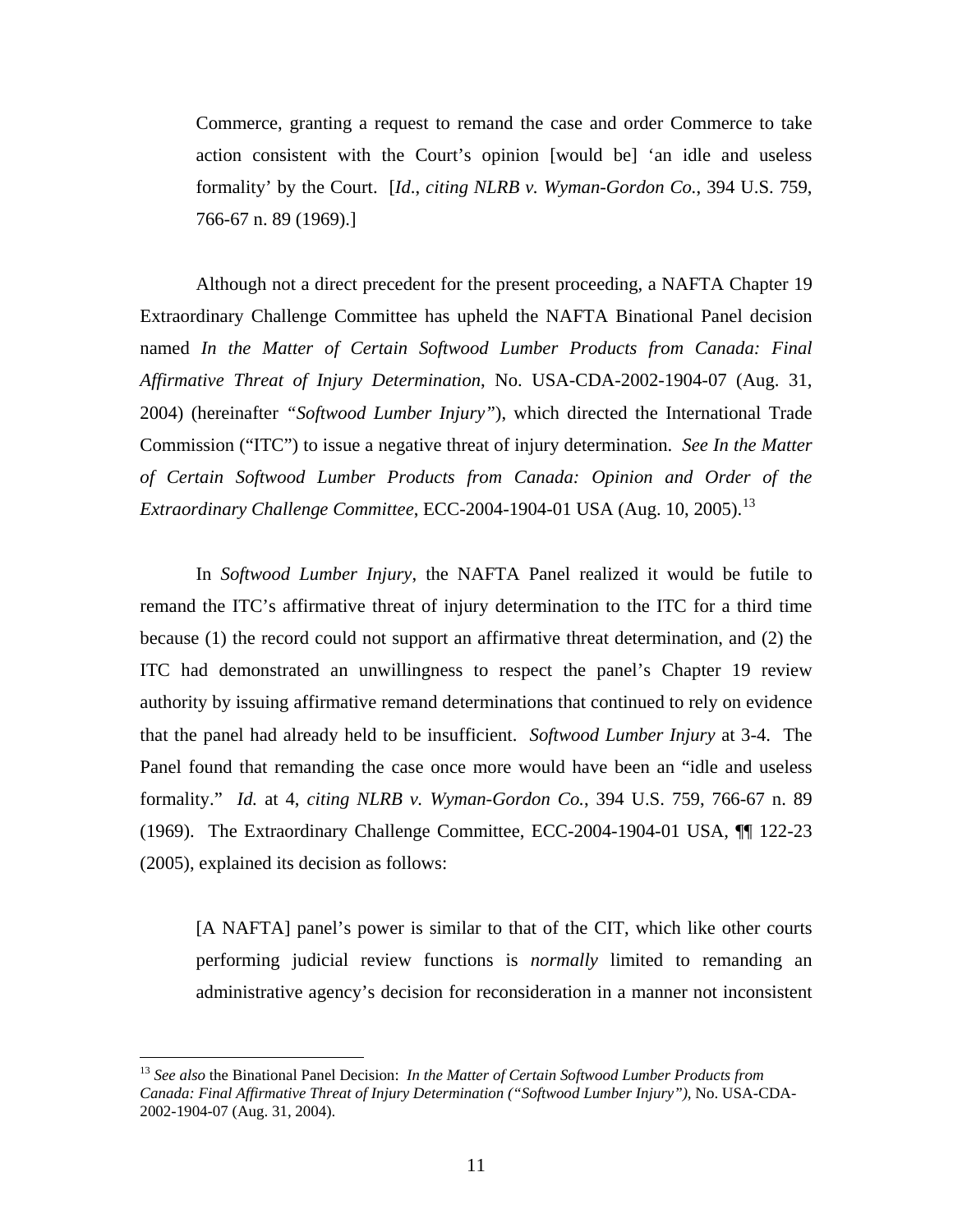with the court's decision, and does not authorize the court to, in effect, reverse the agency's decision. *See SEC v. Chenery Corp.*, 318 U.S. 80 (1943).

However, it is also clear that a court need not remand when to do so "would be an idle and useless formality," and that "*Chenery* does not require that we convert judicial review of an agency action into a ping-pong game." *NLRB v. Wyman-Gordon Co.*, 394 U.S. 759, 767 n. 6 (1969), *per* Brennan J. Hence, it is common ground that, "in rare circumstances," a court may direct the agency under review to enter a particular decision. *Florida Power and Light Co. v. United States Regulatory Comm'n,* 470 U.S. 729, 744 (1985). None of the cases cited to us excludes from the category of "rare circumstances" situations in which the reviewing court has remanded for lack of substantial evidence.

# **B. TITLE 19, U.S. CODE, STATEMENT OF ADMINISTRATIVE ACTION, AND DEPARTMENT OF COMMERCE'S SUNSET POLICY BULLETIN[14](#page-11-0)**

# **1. TITLE 19, U.S. CODE**

 The Department's sunset review was undertaken pursuant to Title 19 U.S. Code §1675(c), entitled "Five-year review." The statute provides, in relevant part, that five years after the publication of an antidumping order,

## **(1) In general**

 $\overline{a}$ 

 … the administering authority [Commerce] … shall conduct a review to determine, in accordance with [§1675a of this title], whether revocation of the … antidumping duty order … would be likely to lead to continuation or a recurrence of dumping….

<span id="page-11-0"></span> $14$  This subsection is drawn from all four prior Panel Decisions.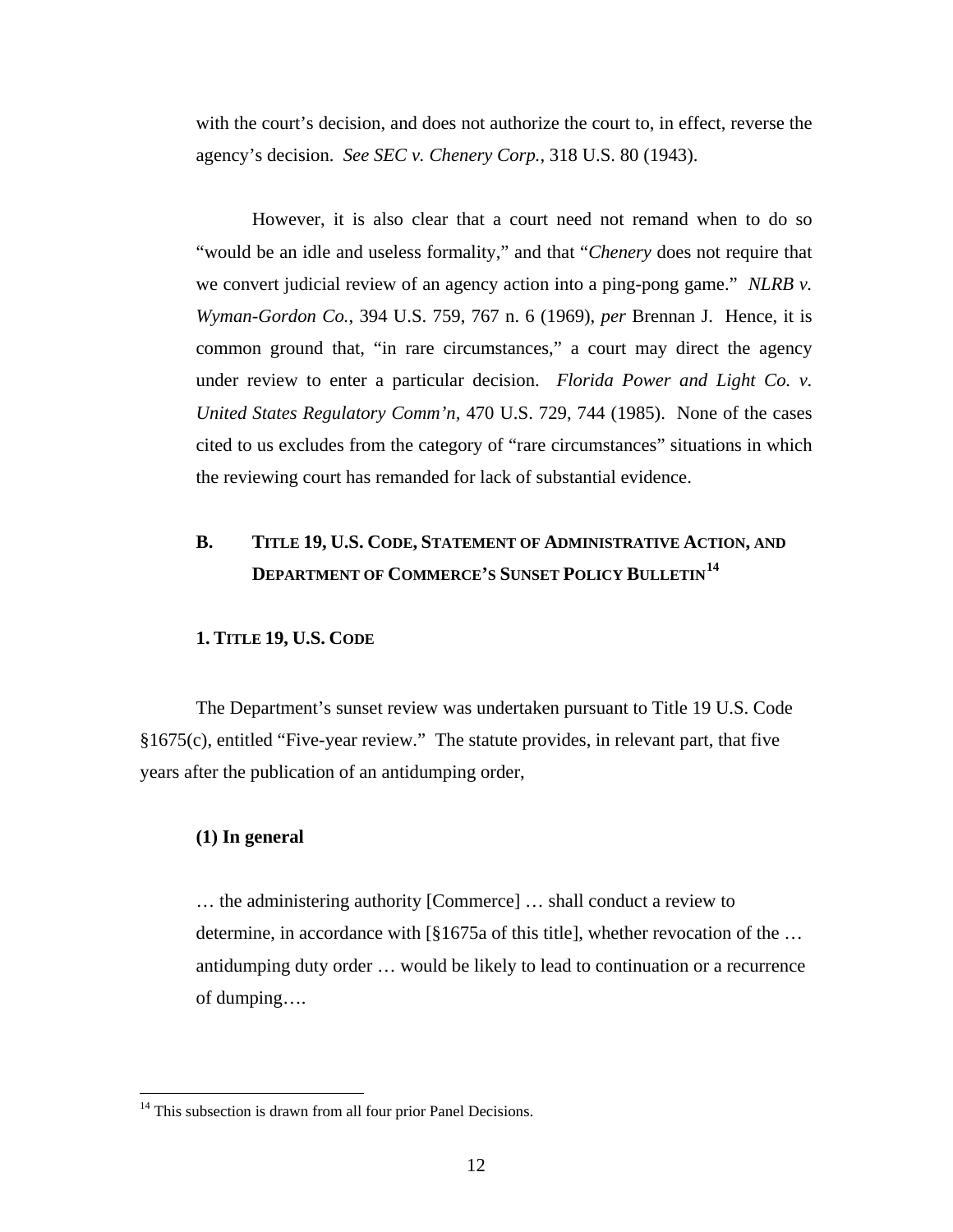Further, Title 19 U.S. Code §1675(d)(2) provides in pertinent part:

 In the case of a review conducted under subsection (c) of this section, the administering authority [Commerce] shall revoke … an antidumping duty order or finding … unless --

 (A) the administering authority makes a determination that dumping … would be likely to continue or recur ….

 Title 19 U.S. Code §1675a(c), entitled "Determination of likelihood of continuation or recurrence of dumping," provides in relevant part:

## **(1) In general**

In a review conducted under section  $1675(c)$  of this title, the administering authority [Commerce] shall determine whether revocation of an antidumping order … would be likely to lead to continuation or recurrence of sales of the subject merchandise at less than fair value. The administering authority shall consider --

 (A) the weighted average dumping margins determined in the investigation and subsequent reviews, and

 (B) the volume of imports of the subject merchandise for the period before and the period after the issuance of the antidumping order…

# **(2) Consideration of other factors**

 If good cause is shown, the administering authority [Commerce] shall also consider such other price, cost, market, or economic factors as it deems relevant.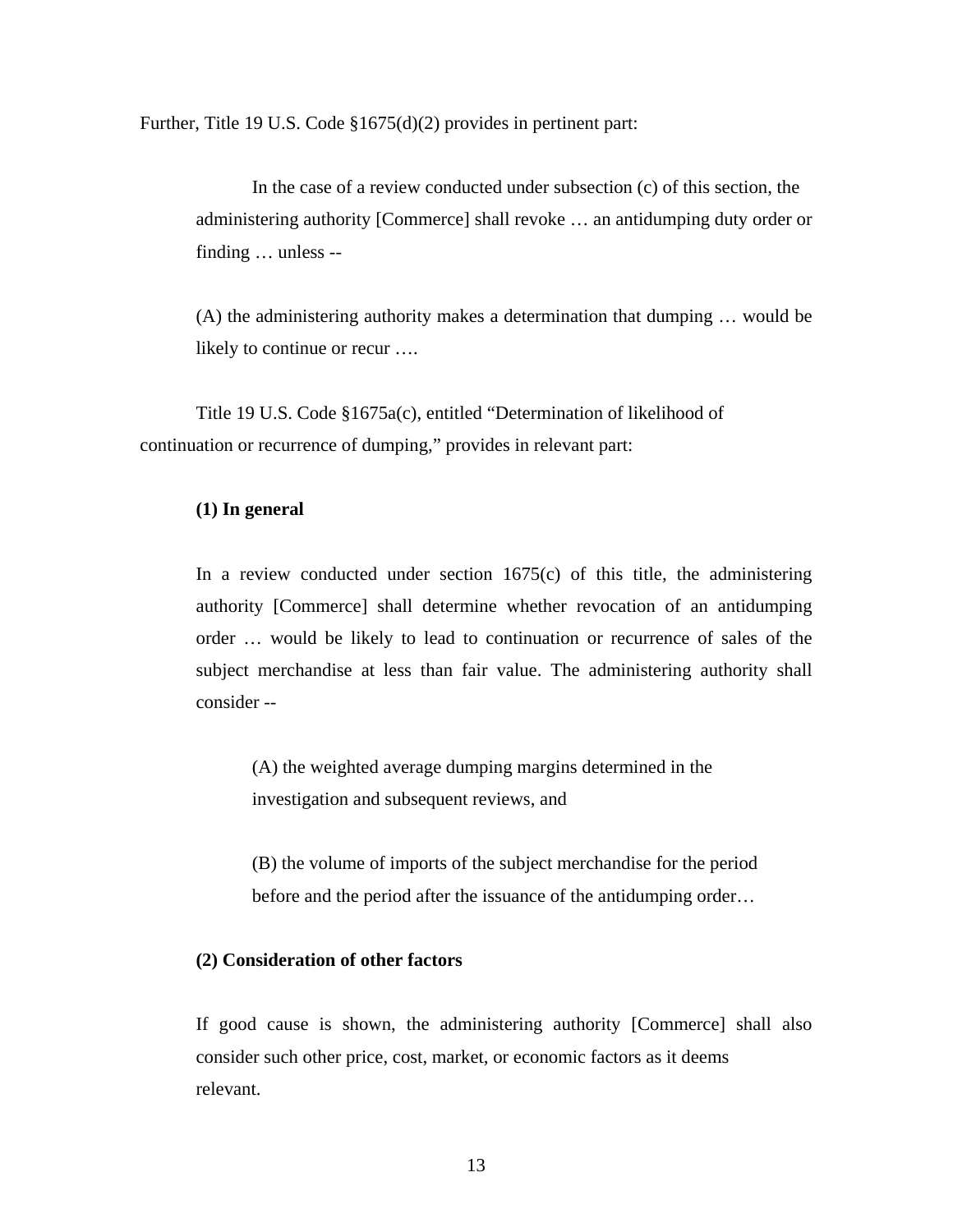#### **(4) Special rule**

#### **(A) Treatment of zero or de minimis margins**

A dumping margin described in paragraph  $(1)(A)$  that is zero or de minimis shall not by itself require the administering authority to determine that revocation of an antidumping duty order … would not be likely to lead to continuance or recurrence of sales at less than fair value.

# **2. STATEMENT OF ADMINISTRATIVE ACTION**

 In addition to the provisions of Title 19, the Statement of Administrative Action ("SAA") gives Commerce specific guidance on how it should interpret the factors which, under the statute, it must consider in conducting a sunset review. According to the Uruguay Round Agreements Act ("URAA"), which adopted amendments to the then existing U.S. trade legislation and specifically "approved" the SAA, the provisions of the SAA are authoritative interpretations of the statute. URAA §102(d), 19 U.S. Code §3512(d), provides that the SAA "shall be regarded as an authoritative expression by the United States concerning the interpretation and application of [both] the Uruguay Round Agreements and this Act in any judicial proceeding in which a question arises concerning such interpretation or application." Accordingly, the Department must interpret and apply the relevant provisions of the statute in light of the authoritative interpretations expressed in the SAA. Relevant to sunset reviews, SAA, H.R. Doc. No. 103-316, vol. 1, at 879 (1994), states that sunset review determinations will be made by the Department of Commerce on an order-wide, rather than a company-specific, basis.

The SAA, H.R. Doc. No. 103-316, vol. 1, at 899 (1994), adds:

 [D]eclining import volumes accompanied by the continued existence of dumping margins after the issuance of an order may provide a strong

14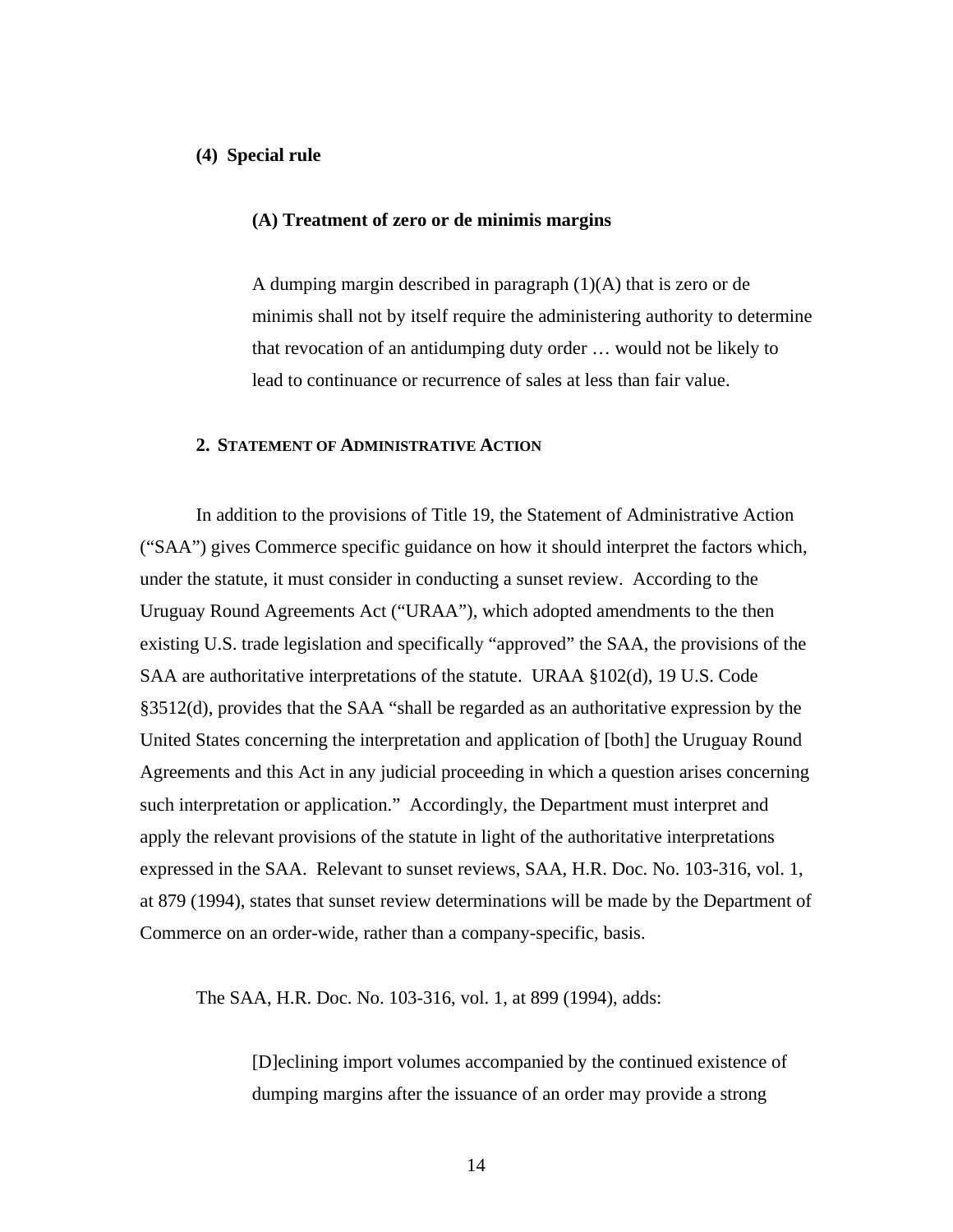indication that, absent an order, dumping would be likely to continue, because the evidence would indicate that the exporter needs to dump to sell at pre-order volumes.

Further, the SAA continues:

The Administration believes that the existence of dumping margins after the order or the cessation of imports after the order, is highly probative of the likelihood of continuation or recurrence of dumping. If companies continue to dump with the discipline of an order in place, it is reasonable to assume that dumping would continue if the discipline were removed. If imports cease after the order is issued, it is reasonable to assume that the exporters could not sell in the US without dumping and that, to reenter the U.S. market, they would have to resume dumping.

New section  $752(c)(2)$  [19 U.S. Code § 1675a(c)(2)] provides that, for good cause shown, Commerce also will consider other information regarding price, cost, market or economic factors it deems relevant. Such factors might include the market share of foreign producers subject to the antidumping proceeding; changes in exchange rates …; [and] any history of sales below cost of production *[inter ali*a]. In practice this will permit interested parties to provide information indicating that observed patterns regarding dumping margins and import volumes are not necessarily indicative of the likelihood of dumping. The list of factors is illustrative, and the Administration intends that Commerce will analyze such information on a case-by-case basis.

Under new section  $752(c)(4)$  [19 U.S. Code § 1675a(c)(4)], the existence of zero or *de minimis* dumping margins at any time while the dumping order was in effect shall not in itself require Commerce to determine that there is no likelihood of continuation or recurrence of dumping. Exporters may have ceased dumping because of the existence of an order … Therefore, the present absence of dumping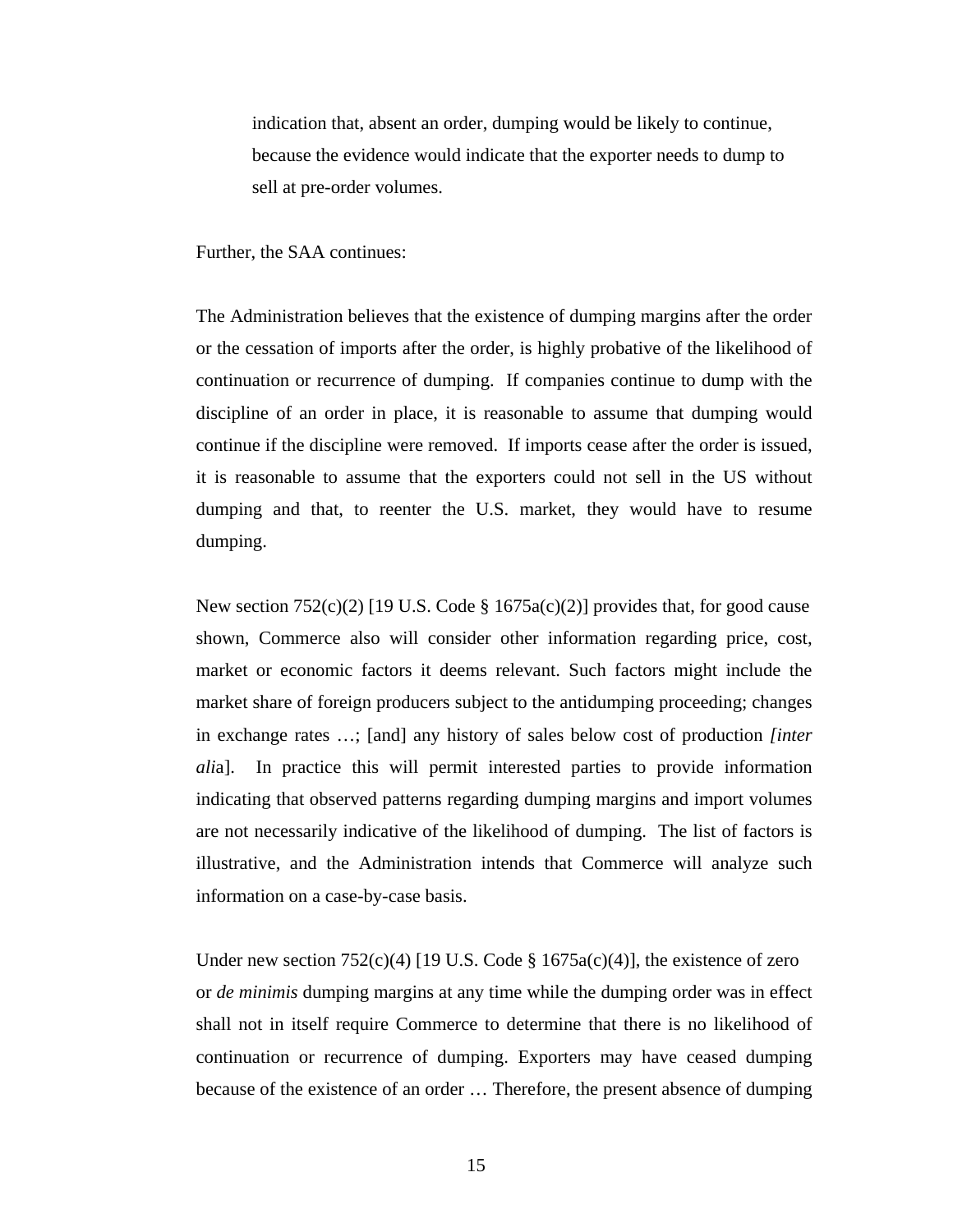is not necessarily indicative of how exporters would behave in the absence of the order … [SAA, H.R. Doc. No. 103-316, vol. 1, at 890 (1994).]

 As applied to sunset reviews, the Supreme Court's *Chevron* decision dictates that to the extent that the combination of the statute and the SAA provide the "unambiguously expressed intent of Congress," "that is the end of the matter."[15](#page-15-0) Both the Department and the Panel must give effect to the intent of Congress.<sup>[16](#page-15-1)</sup> Where there is ambiguity, the Panel must ensure that the Department's actions are consistent with the underlying purposes of the law. $17$ 

# **3. THE DEPARTMENT'S SUNSET POLICY BULLETIN**

 In 1998 Commerce issued a "Policy Bulletin," in which Commerce proposed "Policies Regarding the Conduct of Five-year ('Sunset') Reviews" of antidumping and countervailing duty orders.<sup>[18](#page-15-3)</sup> The Department's Sunset Policy Bulletin quotes the statutory standards from 19 U.S. Code § 1675a(c) and the provisions of the SAA quoted above. The Bulletin adds, in pertinent part:

[T]he Department normally will determine that revocation of an antidumping order … is likely to lead to continuation or recurrence of dumping where –

> (a) dumping continued at any level above de minimis after the issuance of the order…;

 (b) imports of the subject merchandise ceased after issuance of the order…; or

<span id="page-15-0"></span><sup>&</sup>lt;sup>15</sup> Chevron, U.S.A., Inc. v. Natural Resources Defense Council, Inc., 467 U.S. 837, 842-43 (1984).

<span id="page-15-3"></span>

<span id="page-15-2"></span><span id="page-15-1"></span><sup>&</sup>lt;sup>16</sup> See id.<br><sup>17</sup> Id.<br><sup>18</sup> DOC International Trade Administration, "Policies Regarding the Conduct of Five-year ('Sunset') Reviews of Antidumping and Countervailing Duty Orders," 63 Fed. Reg. 18871-77 (Apr. 16, 1998). (hereinafter "Sunset Policy Bulletin")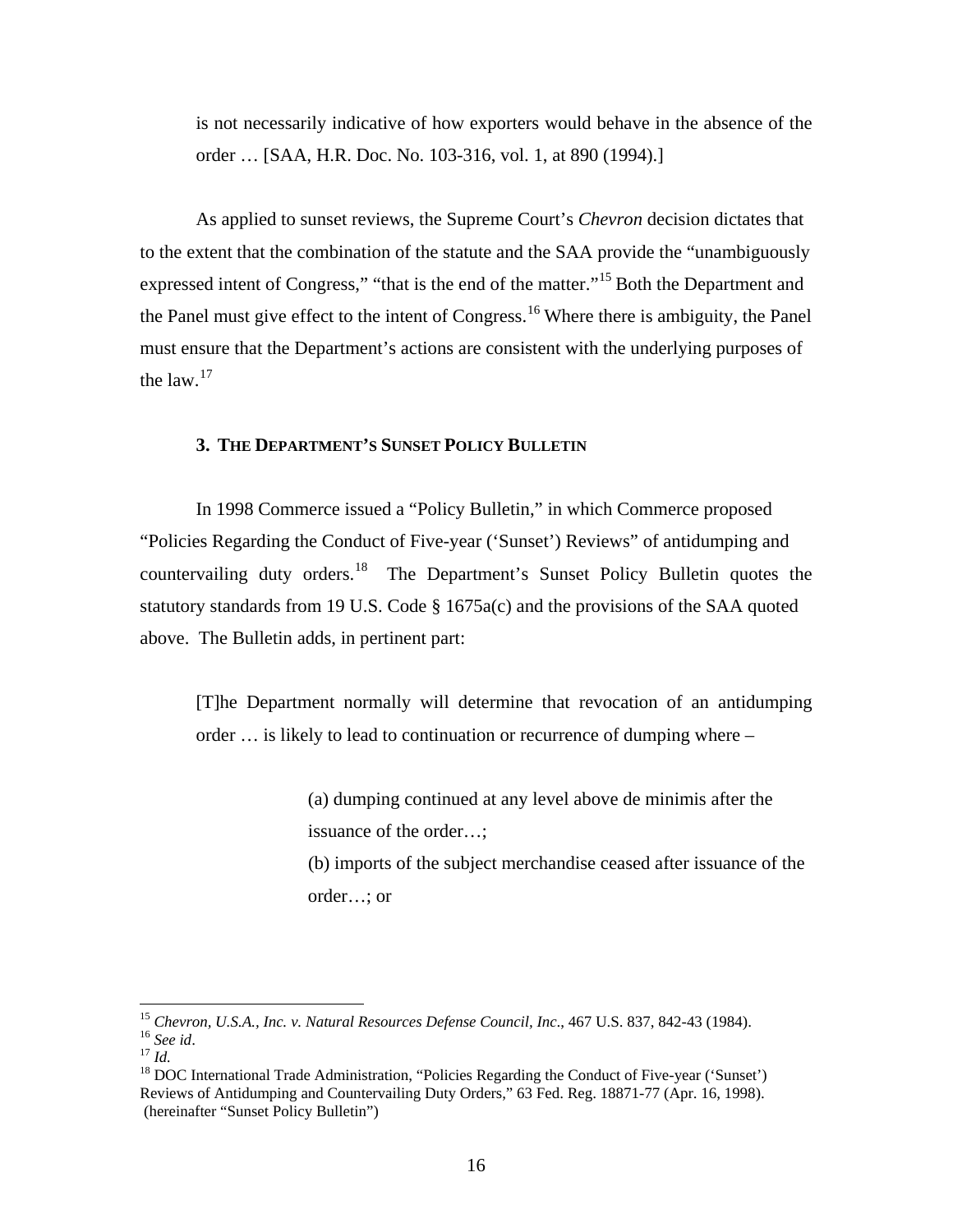(c) dumping was eliminated after the issuance of the order…, and import volumes for the subject merchandise declined significantly. $^{19}$  $^{19}$  $^{19}$ 

With respect to relevant "other factors" that the Department must also consider "if the Department determines that good cause is shown," the Sunset Policy Bulletin states:

 [T]he Department will consider other factors in AD sunset reviews if the Department determines that good cause to consider such other factors exists. The burden is on an interested party to provide information or evidence that would warrant consideration of the other factors in question.<sup>[20](#page-16-1)</sup>

 The Sunset Policy Bulletin published in 1998 in the Federal Register "for comment" remains in effect today.<sup>[21](#page-16-2)</sup> According to the Department, "[t]he proposed policies are intended to complement the applicable statutory and regulatory provisions by providing guidance on methodological or analytical issues not explicitly addressed by the statute and regulations." Thus, the policies stated in the Bulletin are applied by the Department in its decision-making process, but the Bulletin does not have the formal status of a Department regulation.

# **III. THE PANEL'S ANALYSIS OF TAMSA'S CHALLENGE TO THE DEPARTMENT'S FOURTH REDETERMINATION**

 In reconsidering its likelihood determination for the fourth time, the Department's conclusion was:

 "[T]he Department continues to find that revocation of the Order would likely lead to a continuation or recurrence of dumping. In so doing, and in

<span id="page-16-0"></span> $19$  *Id.* at 18872.

<span id="page-16-2"></span><span id="page-16-1"></span><sup>&</sup>lt;sup>20</sup> *Id.* at 18874. <sup>21</sup> *Id.* at 18874. 21 At the Panel Hearing in 2004, counsel for the Department affirmed that the Department had made no response to any comments received and had not altered the text of its Sunset Policy Bulletin. Hearing Transcript at 122.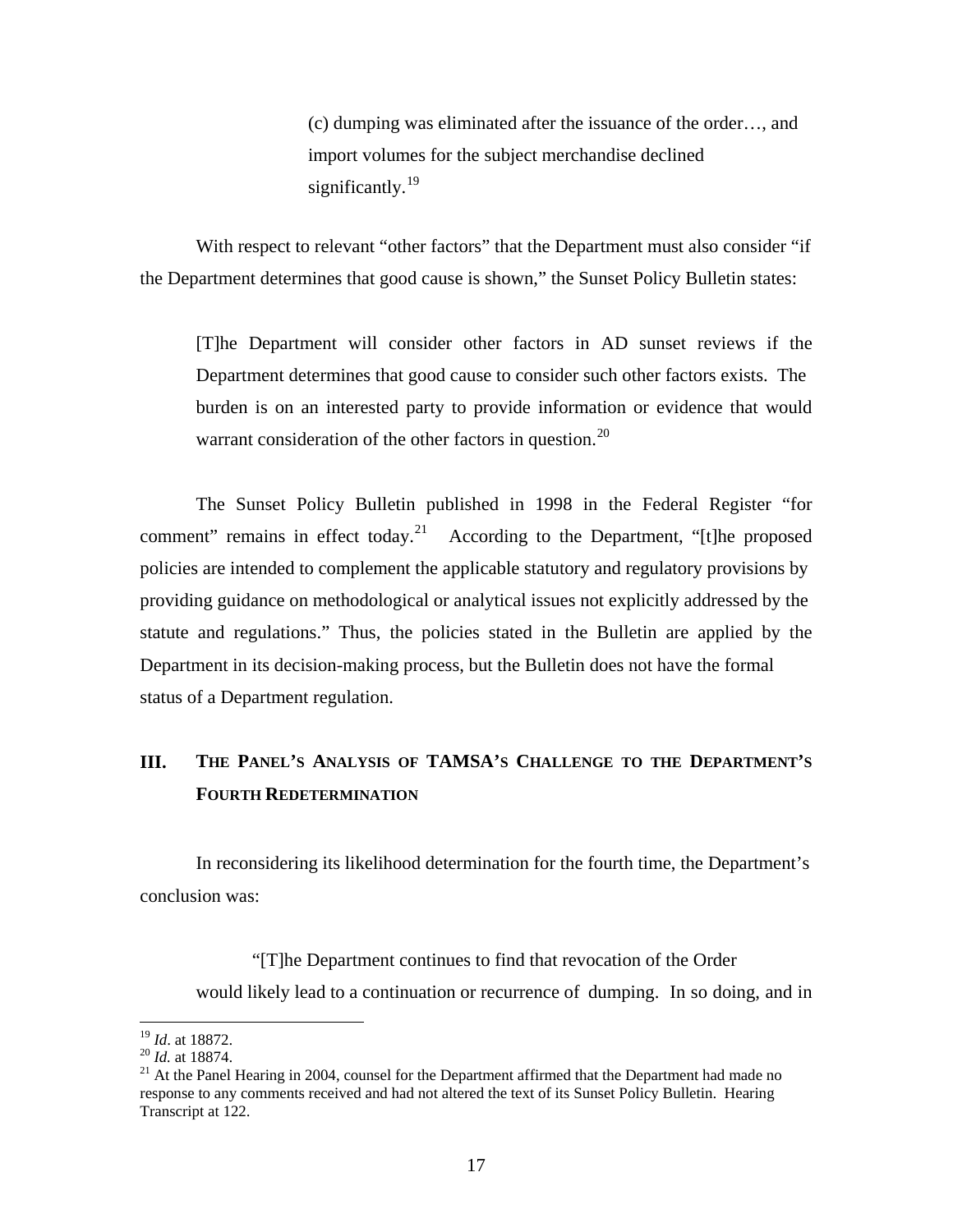accordance with the Panel's instructions, the Department has provided a reasoned analysis to support its conclusion. Specifically, the Department explains why the elimination of TAMSA's foreign debt does not outweigh the likelihood presumption derived from the post-order reduction of TAMSA's exports, has utilized the actual financial expense ratio in its analysis, and has provided an explanation supported by sunset review law indicating why TAMSA's zero margin calculations have no predictive value<sup>[22](#page-17-0)</sup>."<sup>[23](#page-17-1)</sup>

 TAMSA agrees with the description of the facts and evidence put forth by the Department, but states that such a record does not support a finding that dumping is likely to continue or recur. TAMSA asserts that there is no rational connection between the facts and evidence and the Department's Redetermination, and that the Department is viewing the presumption created by the decrease in volume as conclusive.

# **A. TAMSA'S ACTUAL FINANCIAL EXPENSE RATIO**

 With regard to TAMSA's financial expense ratio ("FER"), the Department decided to follow Panel instructions and used the actual FER on the record.

TAMSA expressed agreement with the Department's choice.

# **B. PROBATIVE VALUE OF ZERO MARGINS**

 $\overline{a}$ 

 The Department also undertook to provide a reasoned analysis flowing from a reasonable interpretation of the law which is supported by substantial evidence on the record to substantiate its determination to ascribe no or minimal probative value to the zero margins obtained by TAMSA throughout the review period. The Department's analysis rested on the low level of shipments made by TAMSA to the United States

<span id="page-17-0"></span><sup>&</sup>lt;sup>22</sup> Throughout the rest of its Fourth Redetermination on Remand, the Department states that TAMSA's zero margins have "only minimal probative value."

<span id="page-17-1"></span><sup>&</sup>lt;sup>23</sup> Fourth Redetermination on Remand, *In the Matter of Oil Country Tubular Goods from Mexico: Final Results of Sunset Review of Antidumping Duty Order*, at 1 (Feb. 6, 2007). (hereinafter "Fourth Redetermination")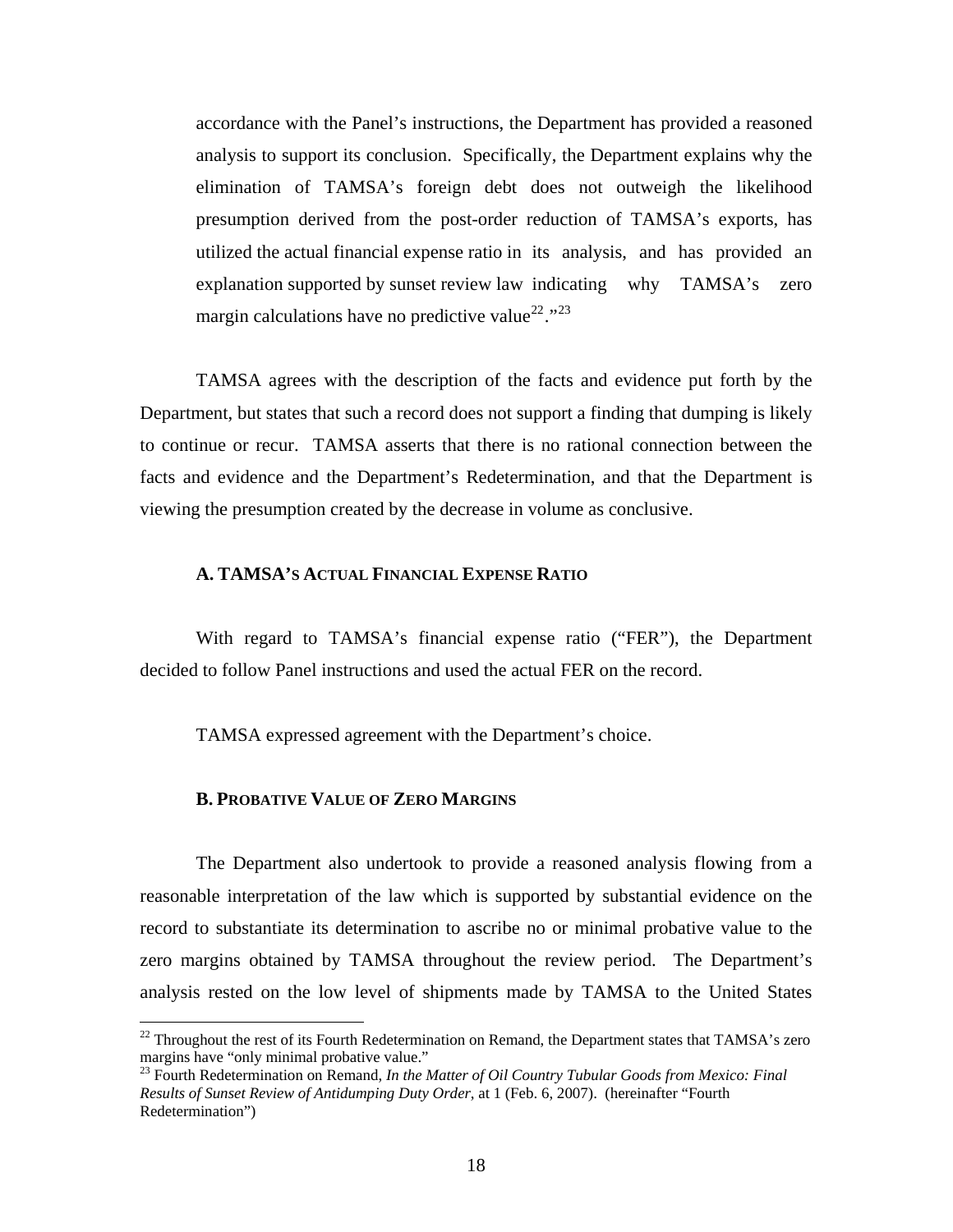during the review period. The Department interpreted 19 U.S.C.  $\S$  1675a(c)(4)(A) as indicating that zero margins "should be examined before any probative value is assigned to [them] that would indicate dumping would not be likely to continue or recur."<sup>[24](#page-18-0)</sup> In this respect, the Panel finds that the Department's interpretation is reasonable.

The Department then linked  $\S$  1675a(c)(4)(A) to 19 U.S.C.  $\S$  1675a(c)(1)(B), the SAA at 889-90, Section II.A.3.(c) of the Department's Sunset Policy Bulletin, 19 C.F.R. § 351.222(d)(1) and 19 C.F.R. § 351.222(e)(1)(ii). In so doing, it asserted that "the [low] level of TAMSA's exports constitutes cessation for purposes of the sunset determination. $125$  $125$  In this manner, the Department equated its characterization of TAMSA's import volume decrease, *i.e.*, "virtual cessation," with the SAA's reference to "cessation" of imports which, according to the Department, fits the facts of the case squarely within the statute. The Department's analysis also provided the Panel with the rationale behind the framework used for revocation investigations in which the Department measures the probative value of zero margins. This rationale is rooted in what the Department views as "commercial quantities," or meaningful commercial participation in the U.S. market. In this respect, the Department's methodology involves a comparison of pre- and post-order volumes. As explained by the Department, if there is a drop in export volumes and the magnitude of this drop is high, then the Department can reasonably conclude that the importer is engaging in strategic behavior. Ignoring strategic behavior would undermine the legitimacy of the presumption in favor of revocation.

The Department cited its past decisions<sup>[26](#page-18-2)</sup> to indicate that it had previously determined that a drop in magnitude close to TAMSA's 94 percent drop in post-order volumes does not constitute meaningful participation in the U.S. market. It wrapped up its analysis by asserting that TAMSA's drop in post-order sales severely undermines the significance of the sales and thus robs the zero margins of any probative value. Once it determined that the zero margins were not obtained through meaningful participation in

<span id="page-18-0"></span><sup>&</sup>lt;sup>24</sup> Fourth Redetermination at 6.

<span id="page-18-1"></span><sup>&</sup>lt;sup>25</sup> Fourth Redetermination at 7.

<span id="page-18-2"></span><sup>26</sup> *See* Department Determinations cited in its Fourth Redetermination at 8-9.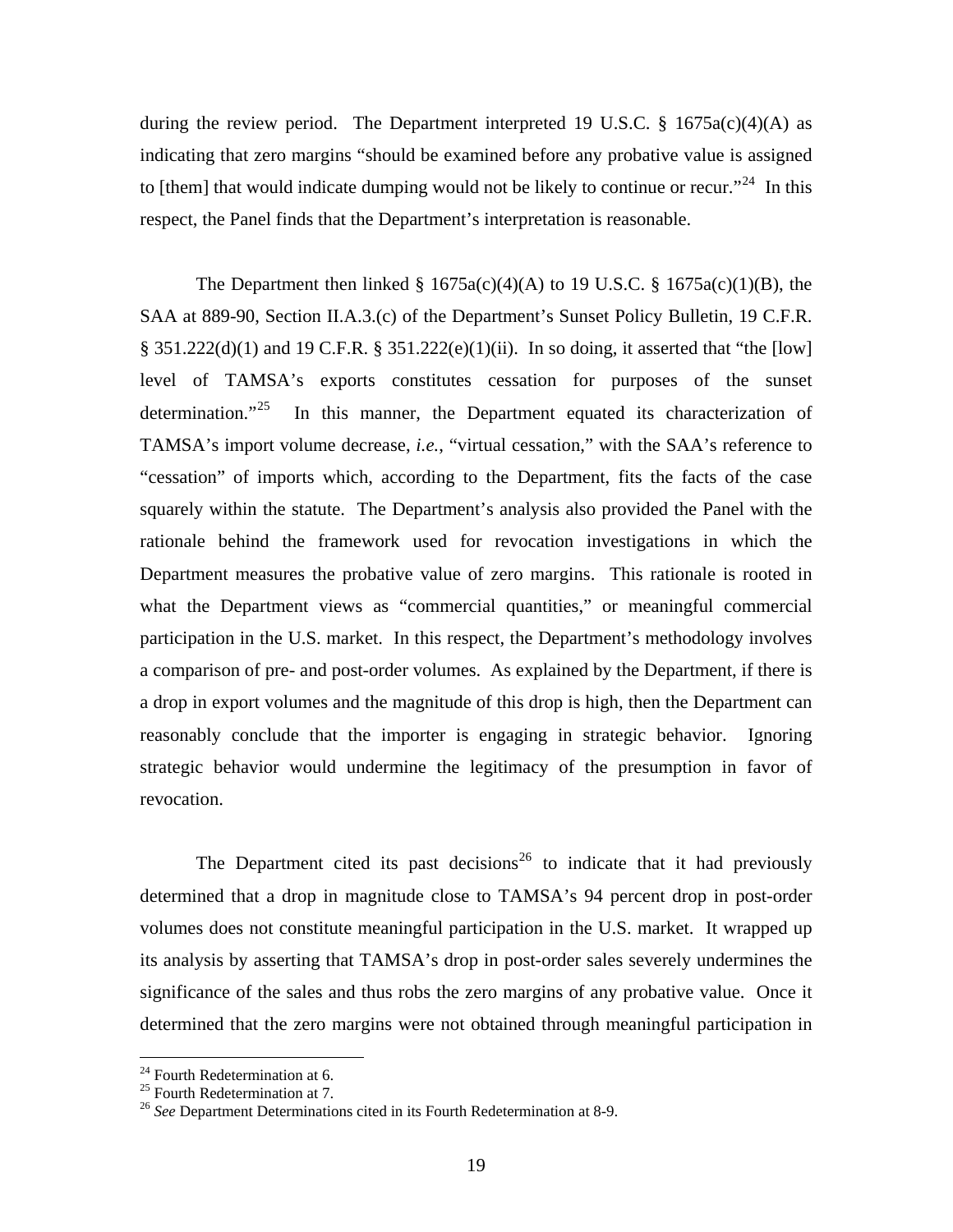the U.S. market, the Department decided that the zero margins possess no or minimal probative value.

 TAMSA claims that the Department's decision to assign zero probative value to the zero dumping margins is contrary to law and unsupported by evidence on the record, and is a failed, inadequate response to the Panel's directions. TAMSA narrates how the zero margins were the result of thorough and contested administrative reviews. It states that administrative review results are relevant and must be treated as such. And it indicates that it sold above cost during the review period. It admits that the Department is being more careful in how it explains its findings in its Fourth Redetermination, but asserts that the Department is not changing the position previously rejected by the Panel.

 Although the Panel remains skeptical of the Department's claim that its interpretation of the SAA's reference to "cessation" is sufficiently reasonable as applied to this case,  $27$  the Panel finds the balance of the Department's analysis and conclusions reasonable, thorough, and supported by law and by substantial evidence on the record. The Panel thus deems the Department's determination to assign no or minimal probative value to the zero dumping margins obtained by TAMSA during the review period both reasonable and supported by law and substantial evidence on the record.

# **C. TAMSA'S FOREIGN DEBT AND THE LIKELIHOOD OF RECURRENCE OF DUMPING**

In its Fourth Redetermination, the Department again:

 "finds that the elimination of TAMSA's foreign debt does not outweigh the likelihood presumption derived from the post-order reduction of TAMSA's exports. When a company or industry alleges 'other factors' in a sunset review, a post-order analysis of shipments generally should indicate the absence of dumping at volumes similar to those that occurred

<span id="page-19-0"></span><sup>&</sup>lt;sup>27</sup> *See* Fourth Redetermination at 7.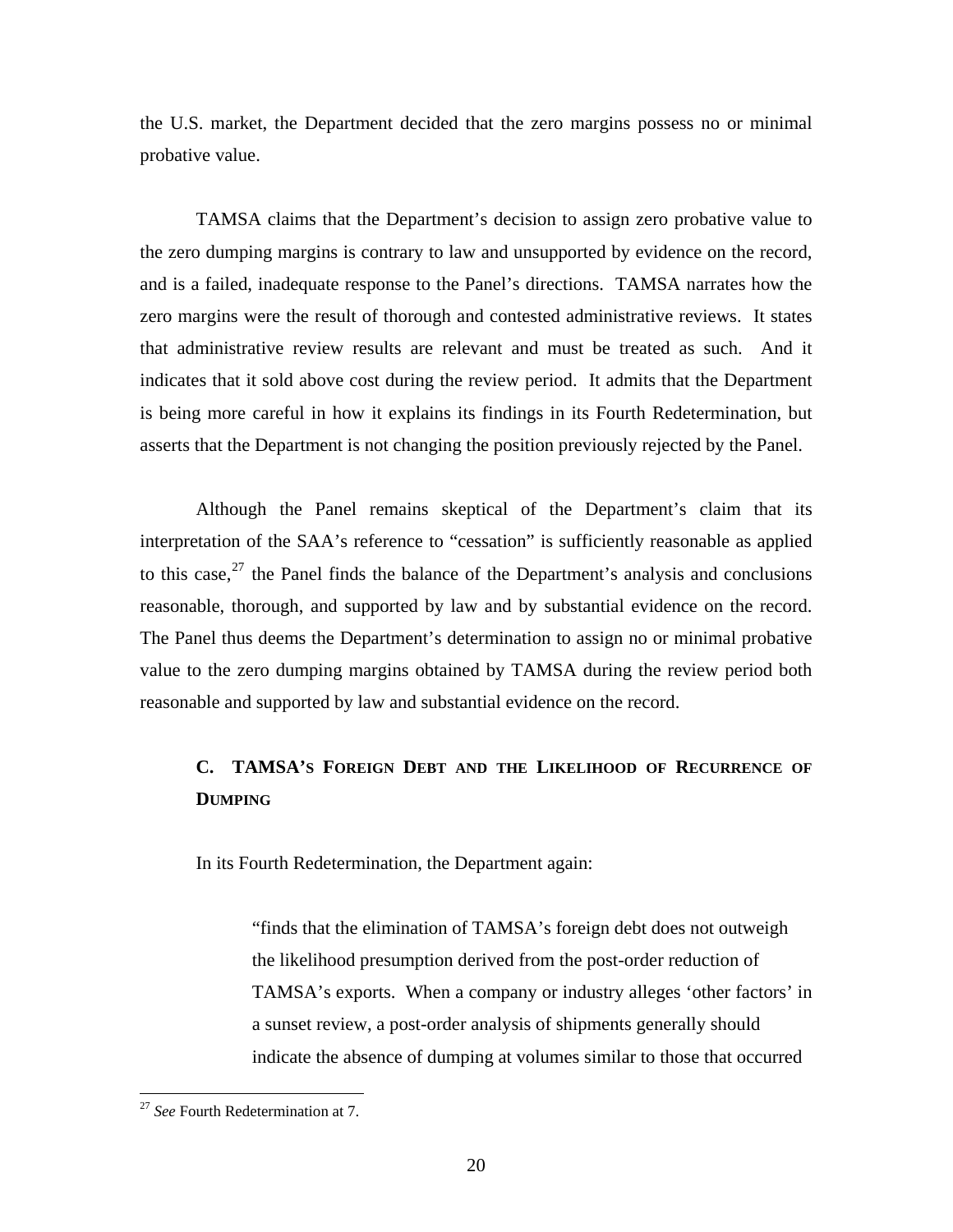prior to the imposition of the order. Such shipments would support the contention that 'other factors' outweigh any presumption of the likelihood of the continuation or recurrence of dumping. Consequently, once TAMSA's foreign currency debt was eliminated completely, and the cash deposit rate reduced, indeed eliminated, the Department would expect to see shipments of Mexican OCTG to the United States that are not dumped and are, at a minimum, in volumes representing commercially meaningful participation in the U.S. market. Nonetheless, TAMSA's exports to the United States did not increase to a commercially meaningful level. Accordingly, the elimination of TAMSA's foreign debt does not outweigh the likelihood presumption because the reduction in the debt along with zero cash deposit rates did not cause TAMSA to participate in the U.S. OCTG market."[28](#page-20-0)

 The Department then discounts TAMSA's argument throughout this proceeding by asserting that, had the argument been true, TAMSA would have shipped at pre-order volume levels after the imposition of the order. Commerce adds that the intent of Congress, as evidenced by the statute and the SAA, is for Commerce to look take preand post-order volumes into consideration when looking at the dumping margins throughout the review period. Since the 'other factors' raised by TAMSA were no longer seen during the review period, those 'other factors' should not have affected TAMSA's shipment levels. The Department again brings Hylsa into the picture to show that Hylsa's post-order shipment volumes were commercially meaningful. The Department ends by stating that TAMSA's shipments should have been commercially meaningful during the period when the dumping margins were reduced to zero in order for the Department to have considered revoking the order.

<span id="page-20-0"></span> $28$  Fourth Redetermination at 12. (emphasis in the original)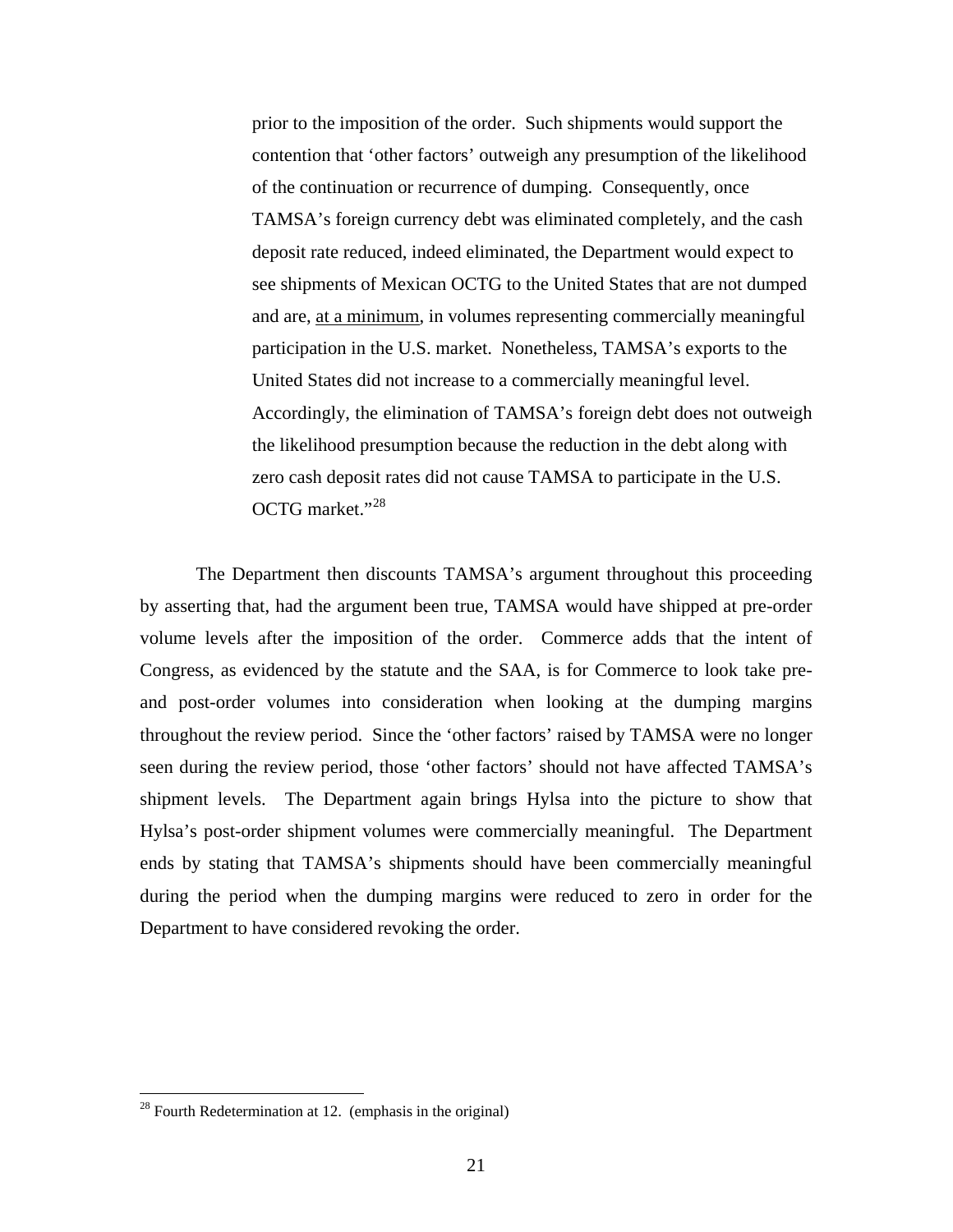TAMSA characterizes the Department's argument as "circular" in nature, and argues that the Department's treatment of volume as determinative is contrary to law and unsupported by substantial evidence on the record.<sup>[29](#page-21-0)</sup>

TAMSA begins by quoting the Department's argument that:

 '[w]hen a company or industry alleges 'other factors' in a sunset review, a post-order analysis of shipments generally should indicate the absence of dumping at volumes similar to those that occurred prior to the imposition of the order...'<sup>[30](#page-21-1)</sup>

 TAMSA asserts that this argument "finds no support in U.S. law, and it is not even logical once the concession is made that the company does not dump under normal, non-aberrational conditions."<sup>[31](#page-21-2)</sup> TAMSA then goes on to list the arguments repeated by the Department in support of its likelihood determination although they had already been rejected by the Panel in prior remands. TAMSA reiterates why the "other factors" rebut the presumption in favor of likelihood. It explains that the order was put into existence by aberrational characteristics which did not recur during the review period and are not likely to recur in the future, namely, the high financial expense ratio which led to an artificial dumping margin. It concludes by stating that once it has been determined that the circumstances leading to the original dumping finding were aberrational, temporary in nature, and unlikely to recur, "there is no basis to decide that dumping is 'likely' to recur just because the volume decreased."<sup>[32](#page-21-3)</sup> Therefore, TAMSA argues that the Department must revoke the order.

<span id="page-21-0"></span><sup>&</sup>lt;sup>29</sup> TAMSA's Rule 73(2) Challenge to the Department of Commerce's Fourth Remand Determination, *In the Matter of Oil Country Tubular Goods from Mexico: Final Results of Sunset Review of Antidumping Duty Order,* at 9 (Mar. 5, 2007) (hereinafter "TAMSA's Challenge").<br><sup>30</sup> *Id.* at 10, *citing* Fourth Redetermination at 12.<br><sup>31</sup> TAMSA's Challenge at 16.

<span id="page-21-1"></span>

<span id="page-21-3"></span><span id="page-21-2"></span><sup>32</sup> *Id.*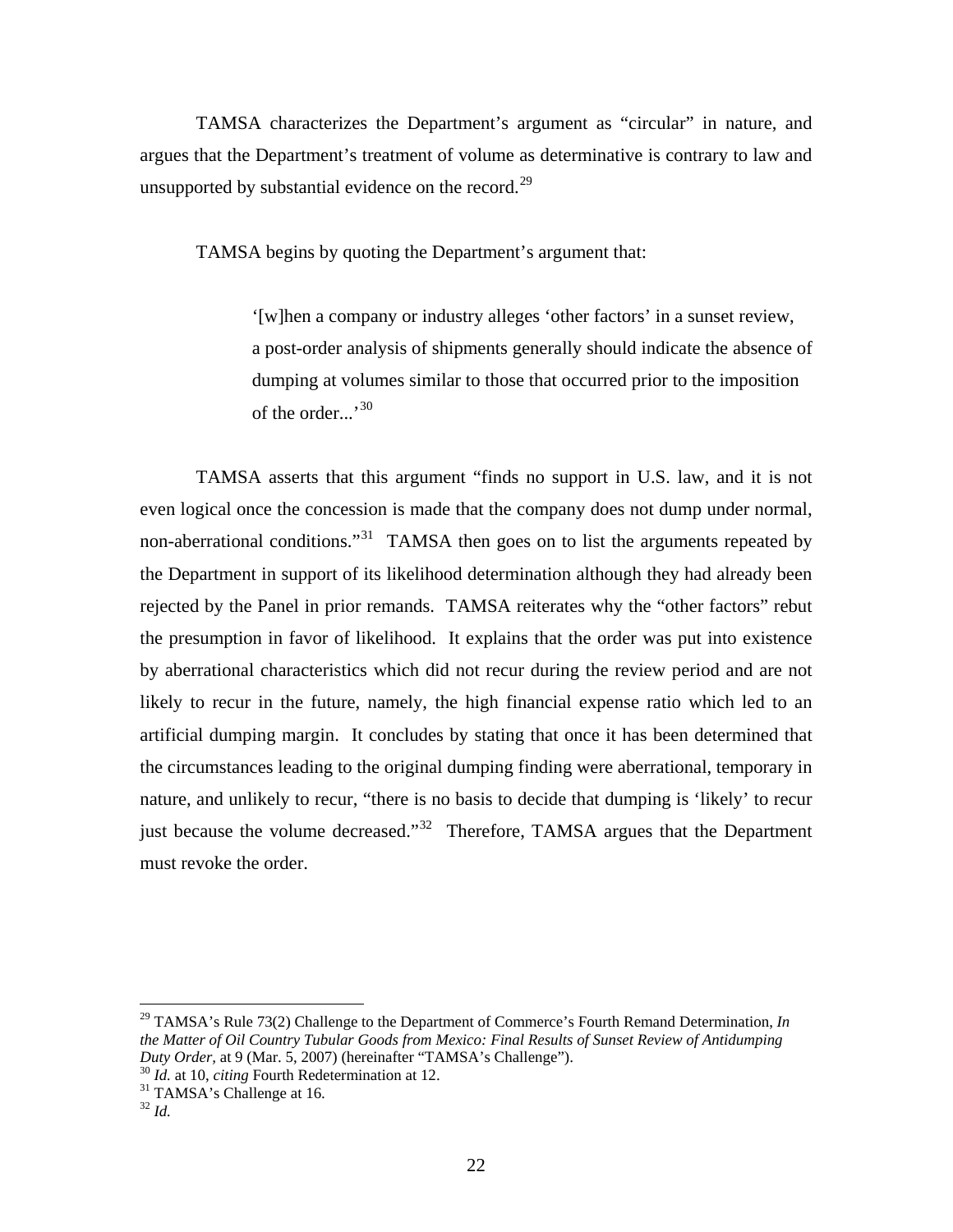Careful review of the analysis presented by the Department for its determination that the "other factors" raised by TAMSA do not rebut the presumption in favor of a likelihood of recurrence or continuation of dumping, and thorough assessment of the legal bases provided by the Department for its analysis together with careful consideration of the factual evidence on record lead the Panel to conclude that the Department has, for the fifth time, rendered a determination unsupported by substantial evidence on the record and not in accordance with the applicable law.

 The Department has not presented relevant evidence that a reasonable mind might accept as adequate to support its conclusion. Neither has it provided the Panel with reasoned consideration of all the material facts and issues or explained how its legal conclusions reasonably follow from the facts in the record. Congress has directly spoken to the precise question at issue. It has directed Commerce to consider the weighted average dumping margins determined in the investigation and subsequent reviews, and the volume of imports of the subject merchandise for the period before and the period after the issuance of the antidumping order. It has also directed Commerce to consider such other price, cost, market, or economic factors as it deems relevant if good cause is shown. It has already been settled that TAMSA has shown good cause for the consideration of the aberrational nature of its financial expense ratio. The statute does not suggest that the Investigating Authority is to ignore consideration of "other factors" because volumes are low. Congress intended for Commerce to consider both volumes and "other factors" when entering its likelihood determination. That is the end of the matter. Commerce must give effect to the unambiguously expressed intent of Congress.

 Commerce may not neglect to consider the "other factors" raised by TAMSA because the volumes decreased. Commerce neither examined the relevant data nor articulated a satisfactory explanation for its determination. It did not establish a rational connection between the facts found and the choices made. This Panel must therefore reject Commerce's administrative constructions because they are inconsistent with the statutory mandate and frustrate the policy Congress sought to implement.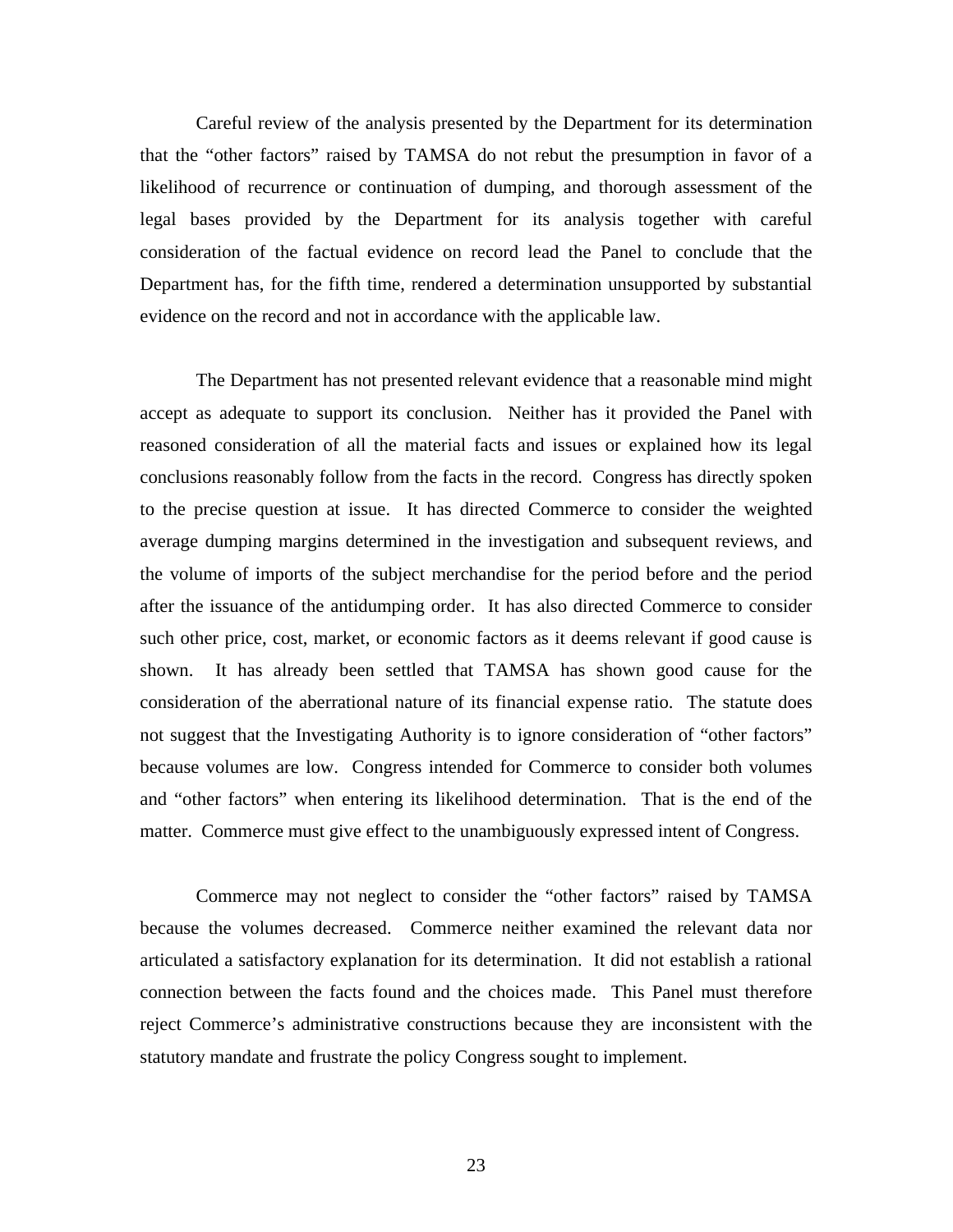#### **D. THIS IS AN ABNORMAL CASE**

 The Department's disregard of the Congressional intent that it consider the "other factors" raised by TAMSA is further amplified by its unreasonable application of its Sunset Policy Bulletin to this case. As previously mentioned, the dumping margin calculated for TAMSA during the investigation was the result of an aberrational financial expense ratio which did not repeat itself throughout the review period. This case is not like the usual or normal case in which the Department considers whether an actual dumping margin calculation based on non-aberrational factors is likely to recur. Normal cases fit squarely within the statutory scheme; TAMSA's case does not. TAMSA's case is abnormal. Thus, the Department's application of its Sunset Policy Bulletin as an extension of the SAA is an unreasonable interpretation of the law.

 The SAA states that a "cessation of imports after the order… is highly probative of the likelihood of continuation or recurrence of dumping." SAA, H.R. Doc. No. 316, 103rd Congress, 2d Session, Vol. 1 (1994) at 890. The Department's liberal interpretation of "cessation" is found in its SPB, a statement of Department practice which has yet to be finalized, but which the Department treats in this case as an authoritative interpretation of the statute and the SAA.

 According to the Department, TAMSA's case fits squarely within the SPB's third scenario. Scenario (c) states that the Department will "normally" determine that revocation of an antidumping order is likely to lead to a continuation or recurrence of dumping where "dumping was eliminated after the issuance of the order… and import volumes for the subject merchandise declined significantly."<sup>[33](#page-23-0)</sup>

 As already mentioned, the SPB has yet to be finalized. Nevertheless, even if the Panel accepts the SPB as the Department's interpretation of the statute, the standard of

<span id="page-23-0"></span><sup>&</sup>lt;sup>33</sup> Sunset Policy Bulletin, 63 Fed. Reg. at 18872.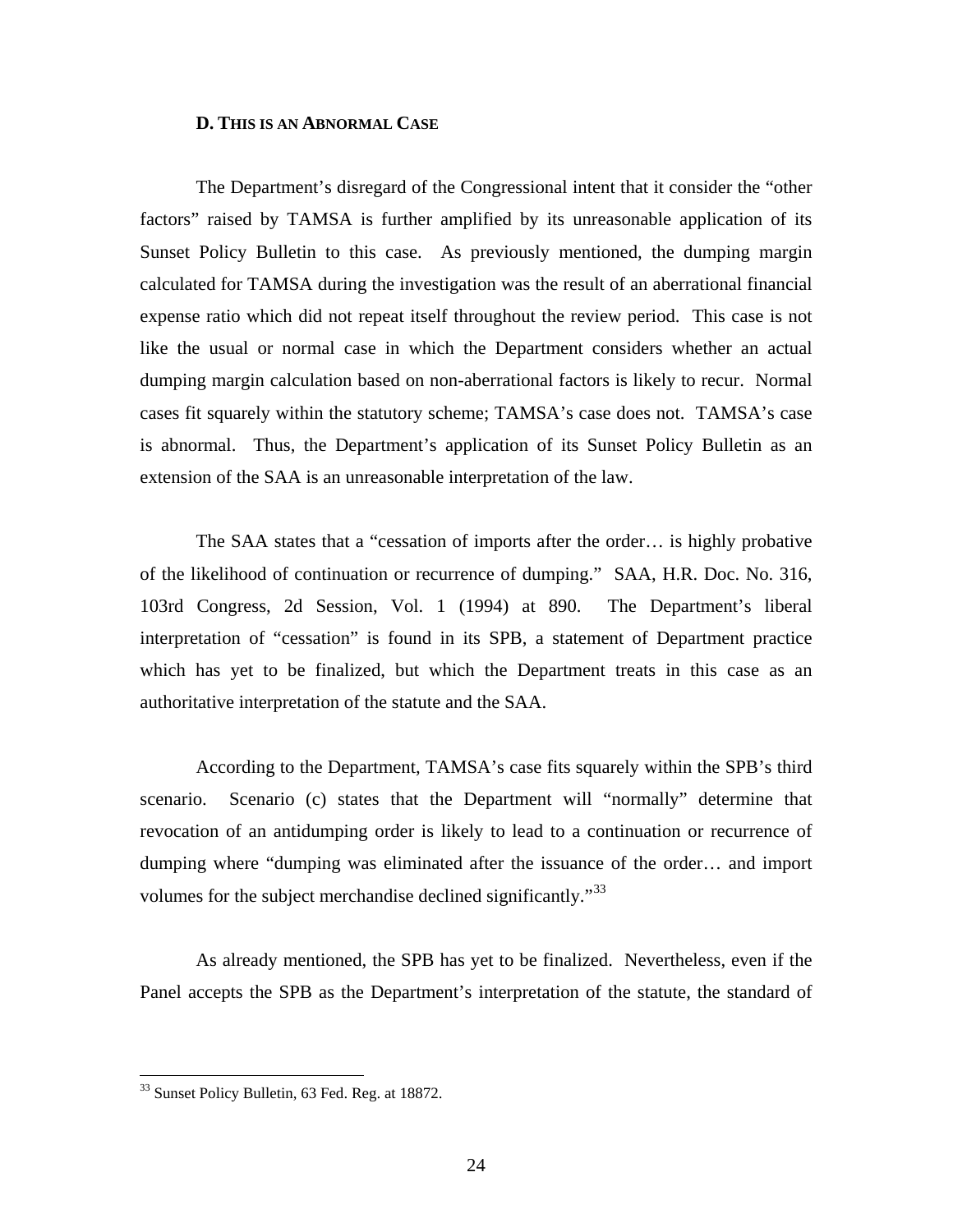review to be observed by this Panel when reviewing the Department's interpretation is one of sufficient reasonableness.

 Scenario (c) of the SPB is, in the Department's own words, applicable to "normal" cases. But this is not a "normal" case. The Department's Fourth Redetermination analysis is based on the presumption that "TAMSA's financial expense ratio during the investigation is aberrational, temporary in nature, and unlikely to recur."<sup>[34](#page-24-0)</sup> In fact, it did not recur during the review period because the other factors present during the investigation that led to an aberrational financial expense ratio did not recur during the review period. Thus, in the present case, the absence of dumping observed after the imposition of the order does not have the same significance as the absence of dumping observed after the imposition of an order which results from normal circumstances, *i.e.*, circumstances in which the calculation of a dumping margin is due to non-aberrational, recurrent, or constant factors. In such a case, the accompanying decrease in import volumes can reasonably be interpreted to mean that the exporter cannot enter the U.S. market in commercial quantities without dumping. Since TAMSA's dumping margin was determined based on aberrational factors, TAMSA's case is not normal and the same cannot be reasonably said of TAMSA's accompanying decrease in import volumes. Therefore, the application of the SPB scenario to TAMSA's case is unreasonable and the Department's conclusion that TAMSA ceased to import is not supported by law.

# **IV. THE PANEL'S DECISION**

 In our Fourth Decision, this Panel denied TAMSA's request that the Panel order the Department to enter a negative likelihood determination. At that stage in this proceeding, the Panel was not prepared to find that a remand "would be an idle and useless formality." Thus, at that juncture, we were not willing to direct the Department to enter a negative likelihood determination. But we indicated to Commerce that we would

<span id="page-24-0"></span> $34$  Fourth Redetermination at 5.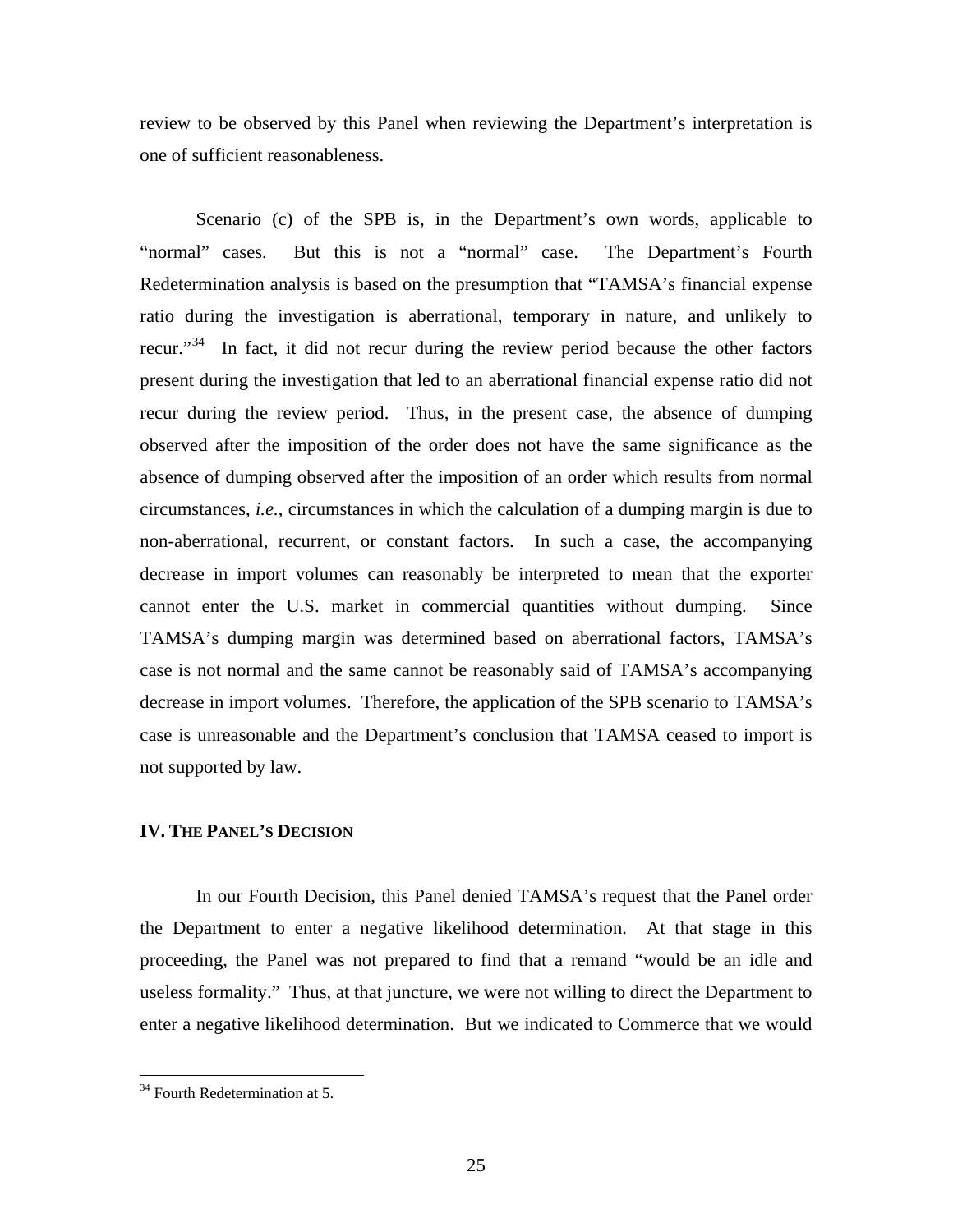not affirm the Department's Fourth Redetermination if the Department continued to be disrespectful of the Panel's review authority under Chapter 19 of the NAFTA by issuing affirmative remand determinations which cannot be supported by the record and that continued to rely on evidence that the Panel had already held to be insufficient.

Commerce has issued such a remand determination.

 This Panel was constituted in 2001 to review expeditiously Commerce's sunset review determination to determine whether it conforms with the antidumping duty law of the United States. As is true of all NAFTA Binational Panel proceedings, the Treaty requires Panel review to be "expeditious." Almost six years have elapsed since the initiation of this sunset review. During this period, Commerce has issued five determinations, each of which was not supported by substantial evidence on the record and therefore was not in accordance with the antidumping law of the United States. Commerce has also been disrespectful of the Panel's review authority under Chapter 19 of the NAFTA by issuing a fourth affirmative remand determination which cannot be supported by the record and continues to rely on evidence that the Panel had previously held to be insufficient.

At this juncture, Commerce has proven to the Panel that remanding once again to reconsider would be a futile attempt to get the Department to issue a determination supported by the evidence on the record and in accordance with United States antidumping law.Its repeated attempts at evading an analysis substantiated by the facts of the case and United States law, together with the evidence on the record, lead the Panel to assume that Commerce cannot issue a reasonable affirmative likelihood of recurrence or continuation of dumping determination. Thus, granting a request to remand the case and order Commerce to take action consistent with the Panel's opinion would be an idle and useless formality which would further undermine the Panel's mandate to review Commerce's determination in an expeditious manner.